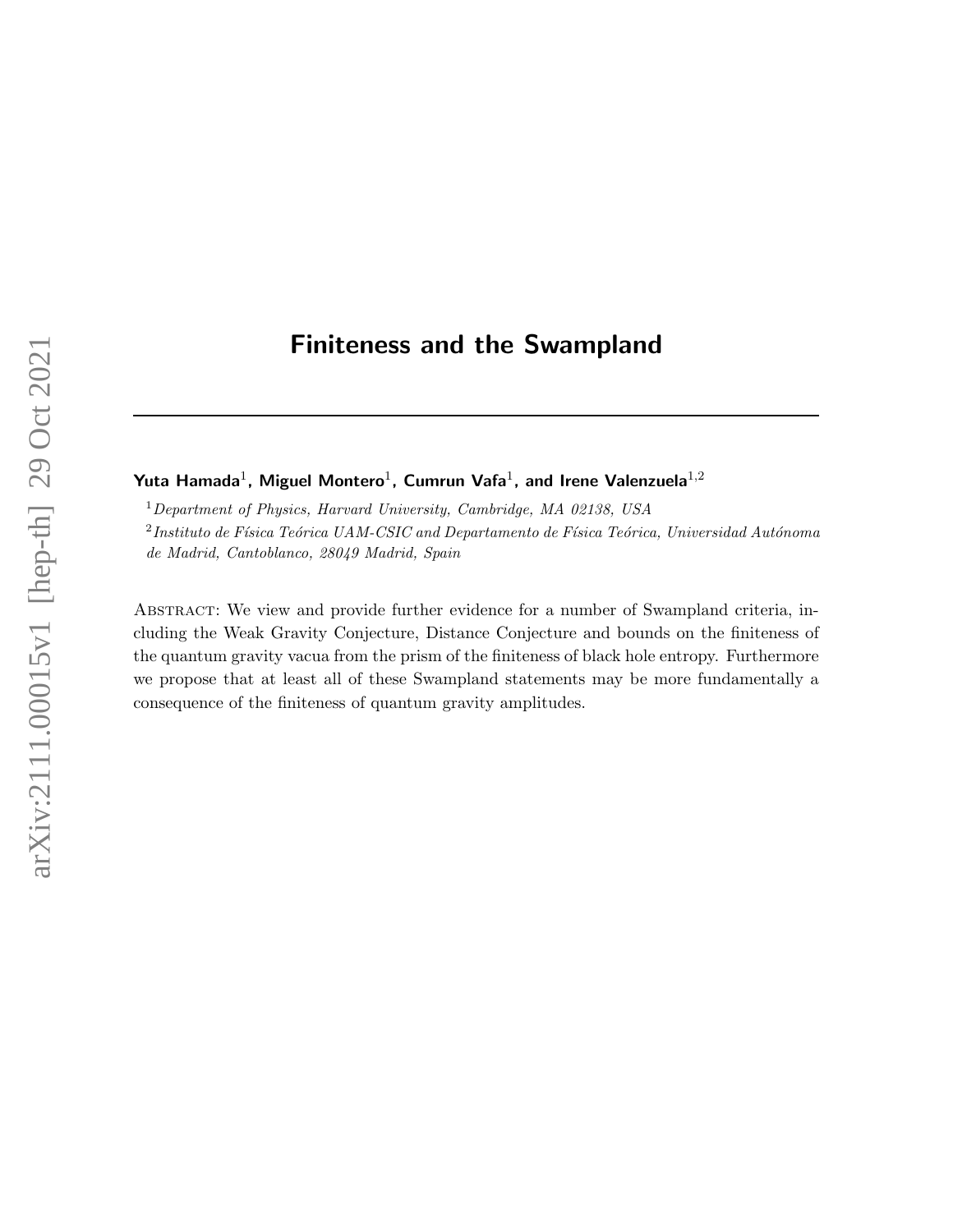# Contents

| $\mathbf{1}$ | Introduction                                                                                                                                                                 | $\bf{2}$                   |
|--------------|------------------------------------------------------------------------------------------------------------------------------------------------------------------------------|----------------------------|
| $\bf{2}$     | Distance and Weak Gravity Conjectures from the finiteness of black hole<br>entropy<br>An entropy argument for the Distance and Weak Gravity Conjectures<br>2.1               | $\bf{2}$<br>6              |
| 3            | UV Compactness and Emergence proposal<br>UV Compactness<br>3.1<br>Emergence proposal<br>$3.2\,$<br>$3.3\,$<br>Instantons and emergence<br>Asymptotic scalar potential<br>3.4 | 10<br>10<br>12<br>16<br>17 |
| 4            | Finiteness of vacua                                                                                                                                                          | 19                         |
| 5.           | Conclusion: On the quest for a general principle from finiteness of ampli-<br>tudes                                                                                          | 21                         |
|              | A Entropy trouble for dilatonic black holes                                                                                                                                  | 23                         |
| $\bf{B}$     | Stability of small black holes                                                                                                                                               | 25                         |

,我们也不会有什么。""我们的人,我们也不会有什么?""我们的人,我们也不会有什么?""我们的人,我们也不会有什么?""我们的人,我们也不会有什么?""我们的人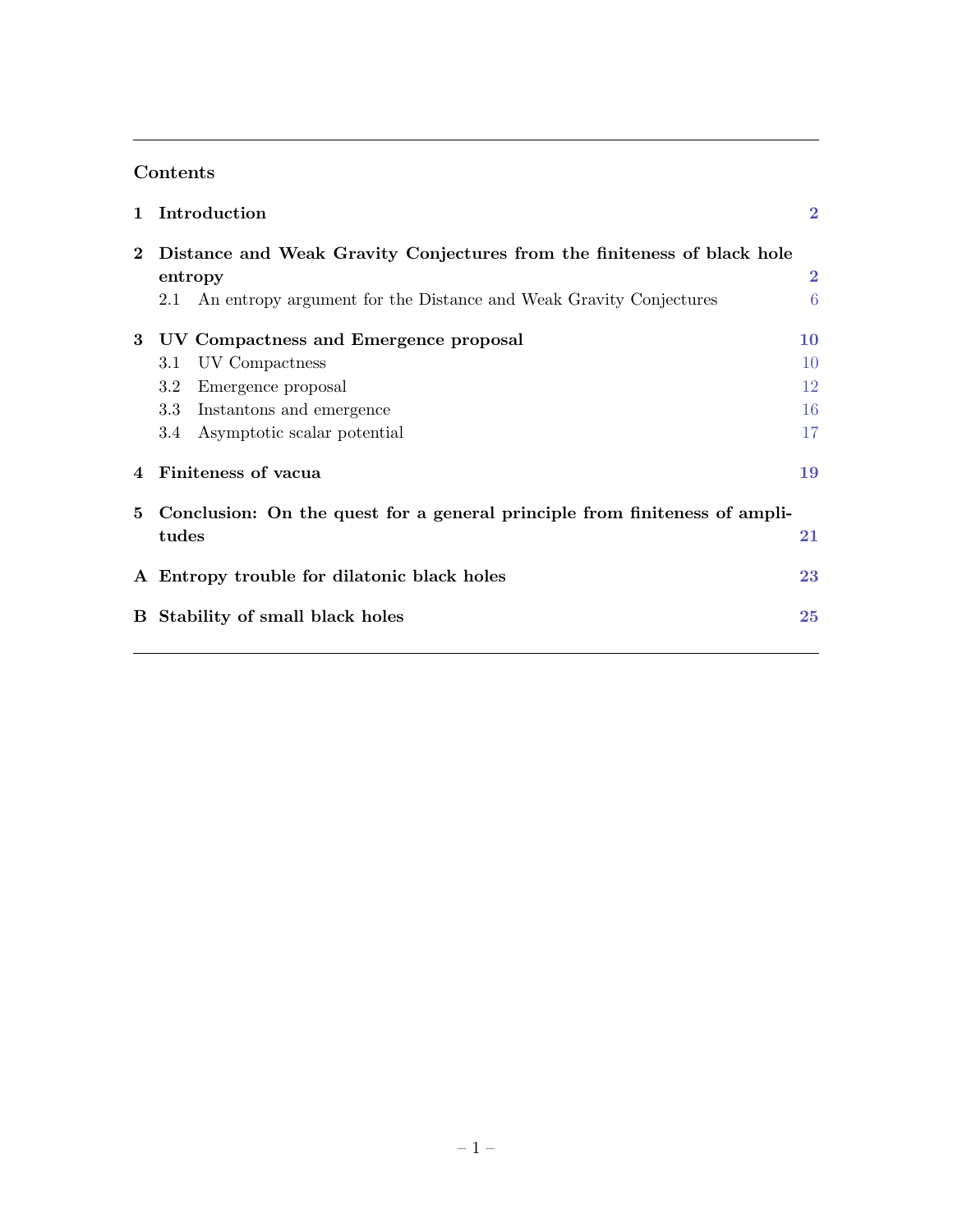# <span id="page-2-0"></span>1 Introduction

In going from consistent quantum theories without gravity to ones including gravity, various restrictions arise, known as Swampland constraints (see [\[1–](#page-25-1)[4\]](#page-26-0) for reviews). For example, the Weak Gravity Conjecture (WGC) [\[5\]](#page-26-1) suggests that the mass of charged states cannot be arbitrarily large. Or the Distance Conjecture [\[6\]](#page-26-2) suggests that the length in field space for a consistent EFT, which can be infinite without gravity, becomes finite in the presence of gravity. Similarly, the number of degrees of freedom of a quantum field theory, which can be arbitrarily large without gravity, is bounded if we include gravitational effects. Related to this, with a suitable definition of counting of theories, we expect to have only a finite number of consistent quantum theories of gravity (actually, only one if assuming the Cobordism Conjecture [\[7\]](#page-26-3)) instead of infinitely many as is the case without gravity. Thus, many (and perhaps all) of the Swampland conditions somehow emerge from a suitable replacement of infinity by a finite number. This of course is technically achieved through replacing  $M_p$  from infinity by a finite value. The aim of this paper is to attempt to initiate a program to view all the Swampland criteria from the prism of finiteness and also to offer an explanation for this, thus taking a step in unifying the Swampland conjectures.

Black holes and their thermodynamical properties have played a central role in motivating many of the Swampland conjectures. For example the non-vanishing of black hole entropy has been used to motivate completeness of gauge charge spectrum. Most recently, the fact that the entropy of a black hole is not infinite has been used  $[8, 9]$  $[8, 9]$  to argue that the moduli space of p-brane probes in a quantum theory of gravity has a finite diameter for  $p < d-2$ . If we view scalars in the bulk gravity as the moduli of a " $(d-1)$ -brane probe" this would have led to the Distance Conjecture if we could extend the domain of validity of the argument in [\[8,](#page-26-4) [9\]](#page-26-5) to higher values of p. However it turns out that this is not as straightforward. Nevertheless in Section [2](#page-2-1) of this paper we provide such a link between the finiteness of black hole entropy with the Distance and Weak Gravity Conjectures. We show that the EFT cutoff must decrease as dictated by the conjectures to avoid a violation of entropy bounds coming from small black holes. In Section [3](#page-10-0) we review the Emergence proposal for the Distance Conjecture [\[10,](#page-26-6) [11\]](#page-26-7) which is very much in the same spirit as demanding finiteness of the diameter of the field space in the UV theory. We also relate this to the asymptotic behavior of potentials. In Section [4](#page-19-0) we discuss these finiteness ideas with the finiteness of the number of quantum gravity vacua, carefully defining what we mean by finiteness. Finally in Section [5](#page-21-0) we conclude by suggesting that these finiteness features are related to the finiteness of quantum gravity amplitudes.

# <span id="page-2-1"></span>2 Distance and Weak Gravity Conjectures from the finiteness of black hole entropy

In this Section we present a bottom-up argument for the Distance Conjecture based on black hole physics and the Bekenstein bound, that applies to infinite distance limits in which a gauge coupling goes to zero. It also serves as an argument for a Tower version of the WGC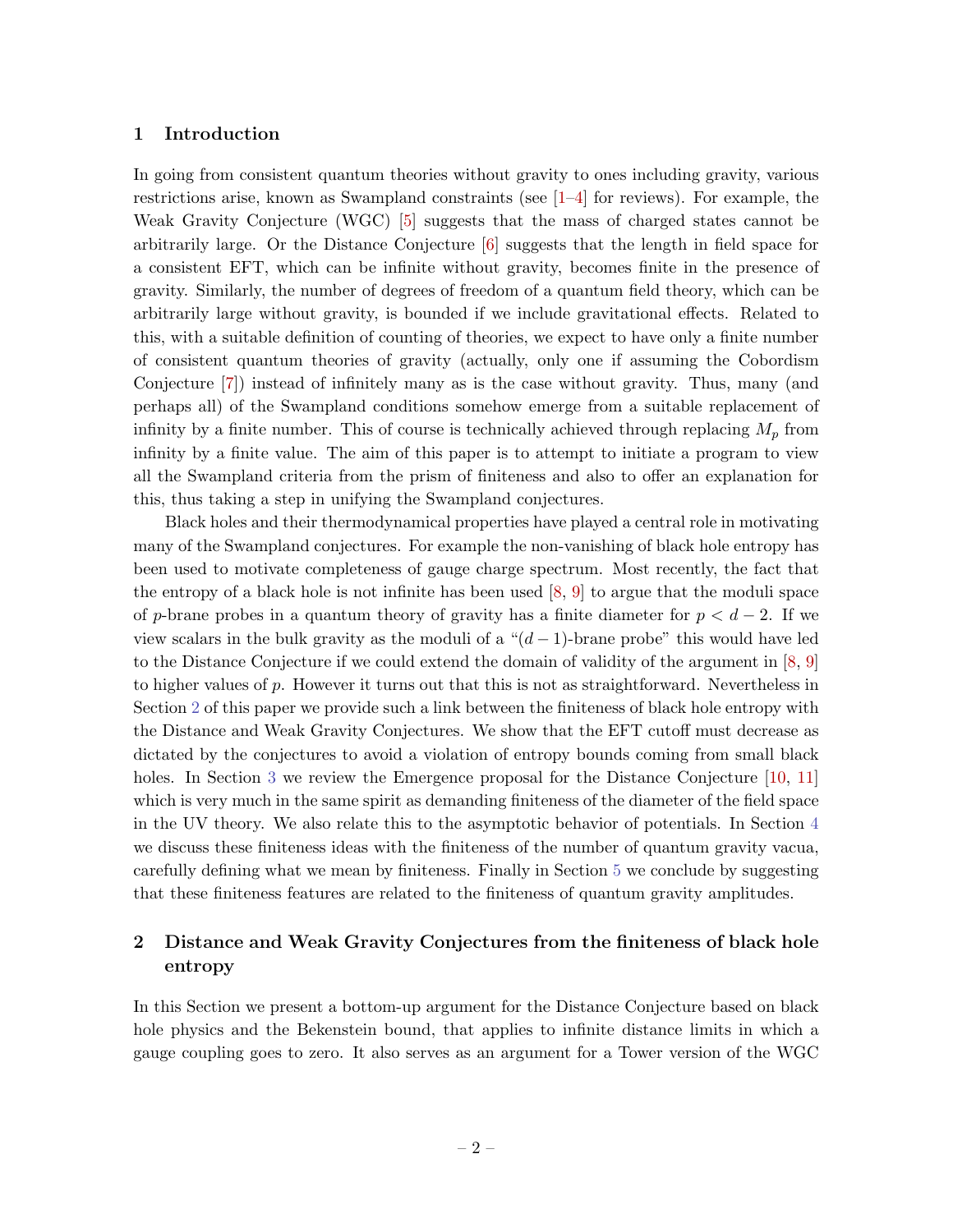[\[12–](#page-26-8)[14\]](#page-26-9) (and its magnetic version) which does not rely on stability of black holes but on entropic considerations. This is, to our knowledge, the first time that entropy bounds are used to argue for the strong versions of these Swampland conjectures<sup>[1](#page-3-0)</sup>, thus providing a new bottom-up rationale for them, independent of string theory. Since black hole entropy can be computed as a particular partition function (the entropy is related via a Legendre transform to the free energy, which is the logarithm of the grand canonical partition function), this is going to be the first example discussed in this paper where Swampland constraints can be derived from finiteness of quantum gravity amplitudes. We will elaborate more on this notion of finiteness of amplitudes in Section [5.](#page-21-0)

Our starting point is an Einstein-Maxwell-scalar system in four dimensions, with lagrangian

<span id="page-3-2"></span>
$$
S = \int d^4x \sqrt{-g} \left[ R + 2|d\phi|^2 + \frac{1}{2g(\phi)^2} |F|^2 \right].
$$
 (2.1)

The gauge coupling function  $g(\phi)$  is left arbitrary, except for the fact that we demand that the gauge coupling  $g(\phi) \to 0$  as  $\phi \to \infty$ . Hence, the infinite distance point is a also weak coupling point in which a global symmetry would be restored. In all controlled asymptotic limits in string theory, we know more: the gauge coupling behaves exponentially on the field distance as  $g = \frac{1}{4}$  $\overline{z}e^{-a\phi}$ , with  $\alpha$  some positive constant. However, the argument we will present works for general gauge coupling dependence. For the sake of clarity and for the interested reader, we work out our argument in the particular case of an exponential dependence in Appendix [A.](#page-23-0)

We will be interested in electrically charged black hole solutions (no magnetic charge). If we took  $q(\phi)$  constant, these would be the usual Reissner-Nordstrom solutions, that approach finite area at the horizon. When the gauge coupling depends on a scalar exponentially as above, the behavior is quite different. One finds that the gauge coupling runs to zero at the core of the black hole, which becomes very small close to extremality, forcing a parametrically large field displacement of the dilaton as we approach the horizon [\[20\]](#page-26-10). For this reason, these solutions are often called "small black holes" in the literature  $[21, 22]^2$  $[21, 22]^2$  $[21, 22]^2$  $[21, 22]^2$ . What typically happens in stringy embeddings of these black holes in which the scalar corresponds to the dilaton field is that the effective area and the dynamics at the core are controlled by stringy effects where the EFT description breaks down. This is directly related to the large vev that the dilaton attains at the core, since it controls the string scale (i.e. the EFT cutoff) in Planck units. We will now see that:

• The existence of these small black holes is independent of the particular dependence of  $g(\phi)$ , as long as it vanishes at infinite distance, and

<span id="page-3-0"></span><sup>1</sup>See [\[15](#page-26-13)[–18\]](#page-26-14) for work related to the derivation of the mild versions, and also [\[19\]](#page-26-15) for a proposed relation between the Distance conjecture and black hole entropy for very large black holes, which is the opposite limit to the one considered here.

<span id="page-3-1"></span><sup>&</sup>lt;sup>2</sup>Not to be confused with the notion of a "small AdS black hole", which merely refers to a black hole in Anti de Sitter space whose size is much smaller than the AdS length.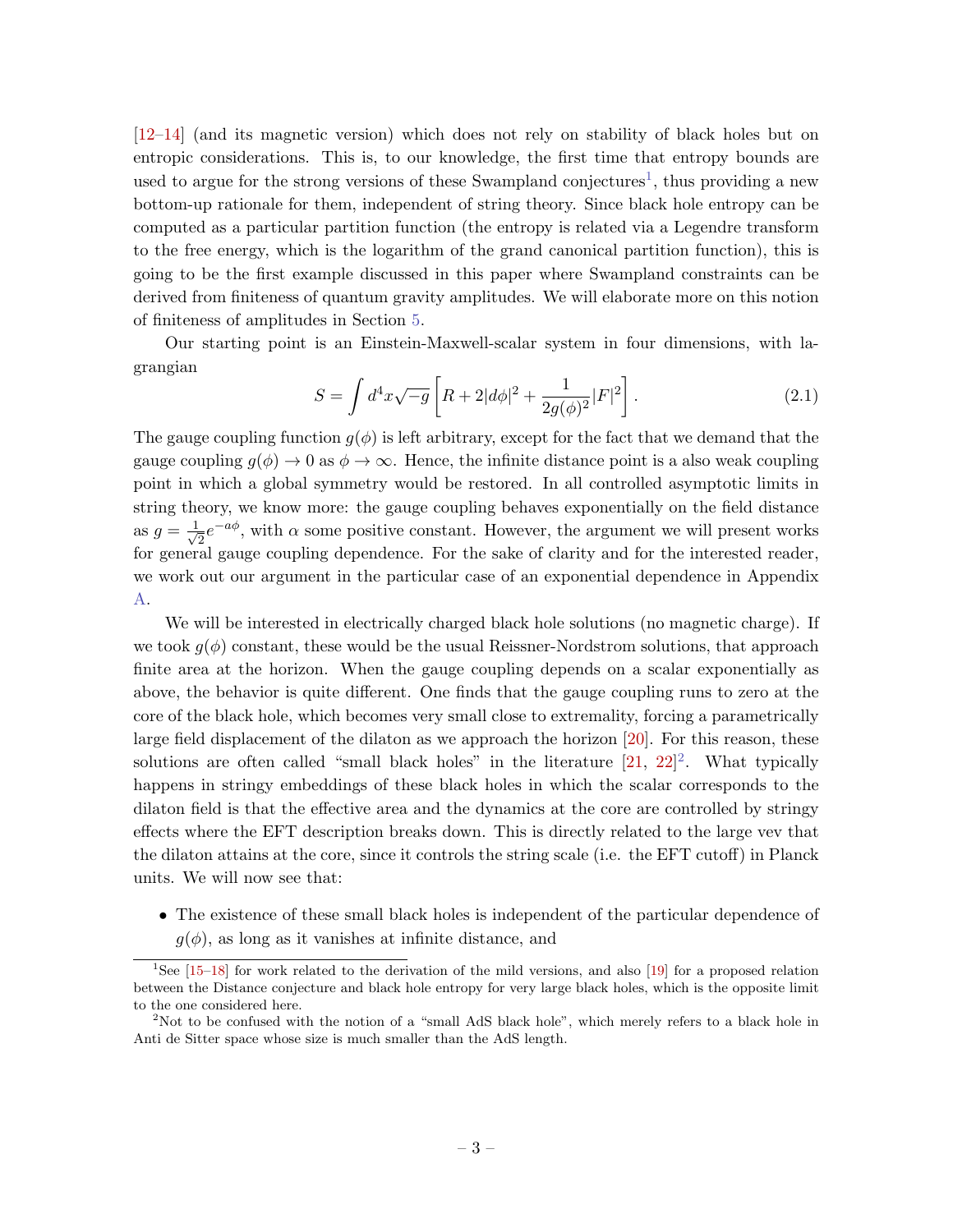• They can lead to a violation of the Bekenstein bound, unless the EFT cutoff decreases exponentially on the field distance and proportionally to the gauge coupling as dictated by the Distance Conjecture and WGC.

We will now show the first point, and leave the discussion of the second point for section [2.1.](#page-6-0) We are interested in a Minkowski vacuum where the asymptotic value of the dilaton is  $\phi = \phi_0$ , and consider extremal black hole solutions of electric charge Q. By extremal we mean that the value of the mass is the minimum one allowed before reaching a naked singularity; it is precisely these extremal solutions the ones that display the phenomenon of zero area at the core. Of course, there are also sub-extremal solutions, which have finite horizon area. Not only we can construct them, but their existence can then be inferred from physical grounds: just take a Schwarzschild black hole and add a small amount of charge. This line of thought also provides an argument that the small black hole solutions that we discuss are necessarily physical states in the theory, since one can just evaporate a sub-extremal solution until the black hole temperature is of order the cutoff.

The lagrangian  $(2.1)$  is precisely what one would obtain in a truncation to the bosonic subsector of an  $\mathcal{N}=2$  supergravity, and so these black holes can be conveniently studied by importing techniques from the attractor mechanism literature [\[23–](#page-27-0)[25\]](#page-27-1). A good ansatz for the spherically symmetric, static metric of the extremal electric solution of charge Q is given by [\[24\]](#page-27-2)

$$
ds^{2} = -e^{2U}dt^{2} + e^{-2U}\left(\frac{1}{h(r)^{2}}\frac{d\tau^{2}}{\tau^{4}} + \frac{1}{\tau^{2}}d\Omega_{2}^{2}\right),
$$
\n(2.2)

where the coordinate  $\tau$  runs from  $-\infty$  at the black hole horizon to 0 at asymptotic infinity [\[23\]](#page-27-0). We also have an electric field turned on,

<span id="page-4-1"></span>
$$
F = \frac{g^2}{4\pi} Q e^{2U} \tau^2 \, dr \wedge dt,\tag{2.3}
$$

and a radial dilaton profile  $\phi(r)$ . As explained in [\[24\]](#page-27-2), the function  $h(r)$  can be set to one without loss of generality. Then, the only independent functions in the problem are  $\phi(r)$  and  $U(r)$ . The complete dynamics of these two is captured by the equations of motion of the following one-dimensional lagrangian [\[23,](#page-27-0) [24\]](#page-27-2):

$$
\mathcal{L}_{1d} = \frac{1}{2} \left( \dot{U}^2 + \dot{\phi}^2 \right) + g^2 Q^2 e^{2U}, \qquad (2.4)
$$

(where the dots denote derivatives with respect to  $\tau$ ) subject to a constraint (the Hamiltonian constraint),

<span id="page-4-0"></span>
$$
\dot{U}^2 + \dot{\phi}^2 - g^2 Q^2 e^{2U} = 0.
$$
\n(2.5)

These are exactly the Newtonian equations of motion of a two-dimensional particle of zero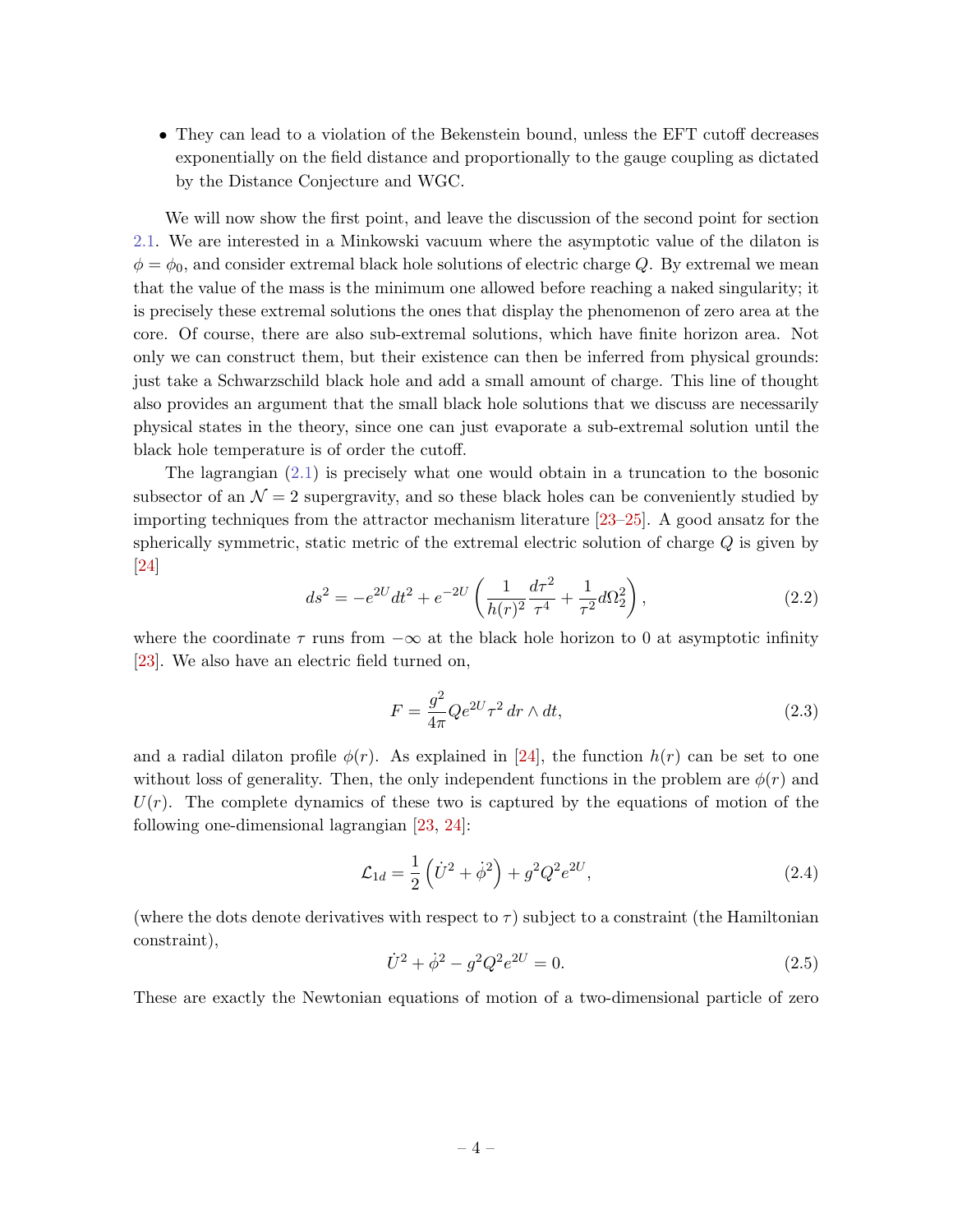energy moving in the potential  $V_{\text{Newtonian}} = -g^2 Q^2 e^{2U}$ . The area of the 2-spheres is

$$
A \equiv \frac{e^{-2U}}{\tau^2}.\tag{2.6}
$$

It follows that a black hole will go to zero area at the horizon if  $e^{-2U}$  grows slower than  $\tau^2$ as  $\tau \to -\infty$ . This happens if and only if the gauge coupling goes to zero as  $\tau \to -\infty$ . From  $(2.5)$ , we see that

<span id="page-5-0"></span>
$$
\dot{U}^2 \le g^2 Q^2 e^{2U}.\tag{2.7}
$$

The equation of motion for U,

<span id="page-5-2"></span>
$$
\ddot{U} = 2g^2 Q^2 e^{2U},\tag{2.8}
$$

means that the acceleration is everywhere positive. Since  $\dot{U}(-\infty) = 0$  (because at the location of an extremal horizon we have a double zero of the scale factor), we have  $\ddot{U} > 0$ , and we can take square roots in [\(2.7\)](#page-5-0) to yield

$$
\frac{dU}{e^U} \le gQ \, d\tau,\tag{2.9}
$$

and integrating,

$$
-e^{-U(0)} + e^{-U(\tau)} \le Q \int_{\tau}^{0} g(\tau) d\tau,
$$
\n(2.10)

which rearranges, after using  $U(0) = 0$  due to asymptotic flatness, as

<span id="page-5-1"></span>
$$
A(\tau) = \frac{e^{-2U(\tau)}}{\tau^2} \le \frac{1}{\tau^2} \left( 1 + Q \int_{\tau}^0 g(\tau) d\tau \right)^2.
$$
 (2.11)

Taking the limit  $\tau \to -\infty$  gives us an upper bound on the horizon area. Taking  $g(\tau) =$ constant, the right hand side of  $(2.11)$  asymptotes to a nonzero constant. In this case, the deep core of the black hole is described by the usual Reissner-Nordstrom solution, where indeed  $A(-\infty) > 0$  and the bound is saturated. In any other case (assuming  $g(-\infty) \to 0$ ), the integral in the right hand side of  $(2.11)$  grows more slowly than  $\tau^2$ , and so we must have  $A(-\infty) \to 0.$ 

An important ingredient in the above analysis is the assumption that the solution of the equations of motion can be fully extended all the way to  $\tau \to -\infty$ . That's what happens in a black hole solution; if the solution stops at a finite value of  $U$ , the metric will not have a double zero, and the metric will not describe a black hole. Precisely this is what happens when one tries to solve the attractor equations near a conifold point; the resulting horizonless solutions were called "empty holes" in [\[26\]](#page-27-3). Hence, our arguments do not necessarily hold there, which is consistent with the fact that the conifold point is at a finite distance in the moduli space and there is no tower of states becoming light. It is only at the weak coupling points associated with infinite field distance limits where we expect to be able to get trouble with remnants originating from the presence of these small black hole solutions.

To sum up, parametrically large field variations associated with weak coupling limits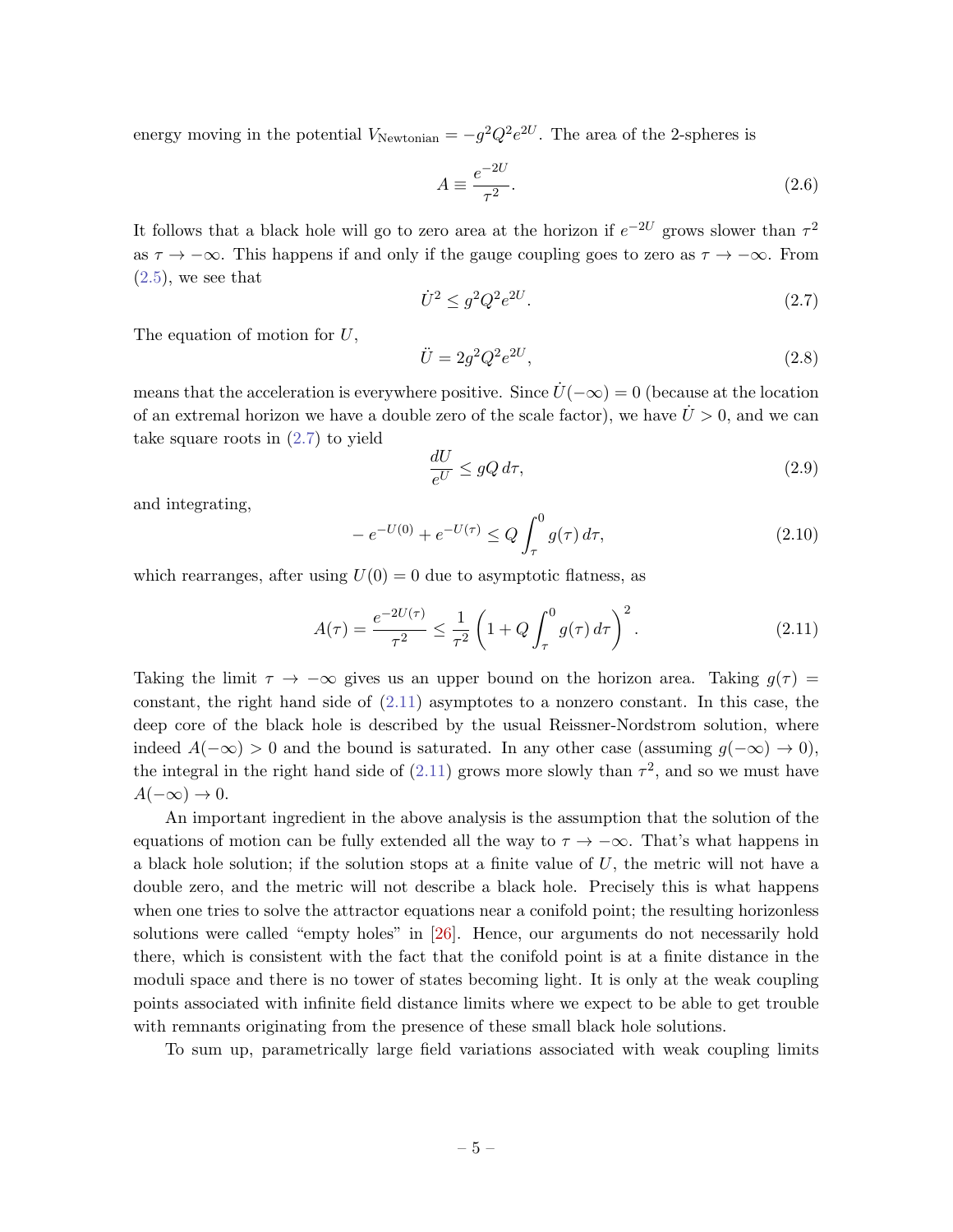are confined near small regions in space and are necessarily associated with very small black holes. This suggests that parametrically large field excursions necessarily probe the UV of the theory, as we need to go to very small regions, explaining why they are constrained by the quantum gravity completion. This was also noticed in [\[27\]](#page-27-4).

# <span id="page-6-0"></span>2.1 An entropy argument for the Distance and Weak Gravity Conjectures

Since the black holes discussed above become nearly point-like objects, we can treat them as particles and count how many different states can we construct that fit in a box of large but fixed size L. We allow for strong gravitational effects in localized regions inside the box, but gravity should be weakly coupled near the box boundaries. In particular, we will take the area of the box to scale as  $L^2$ .

Our basic observation is that the number of distinct states that we can fit inside of the box should not grow larger than  $\sim L^2$ , since that would lead to a violation of entropy bounds. More concretely, a region of size  $L$  cannot have more entropy than a Schwarzschild black hole of the same area<sup>[3](#page-6-1)</sup>. This is the same line of argument behind the derivation of the species bound in [\[28,](#page-27-5) [29\]](#page-27-6).

So how many black hole states can we fit in the box? Treating them as point-like objects, the answer is that, at sufficiently weak coupling (by tuning  $\phi_0$  to a very large value), we can fit as many as we want. At very large  $\phi_0$ , the strength of the electric field [\(2.3\)](#page-4-1) at a given distance from the core of a singular black hole can be made arbitrarily small. Furthermore, since these black holes satisfy a BPS condition (which stems from the fact that  $(2.1)$ ) is a consistent truncation of  $\mathcal{N} = 2$  supergravity), the leading gravitational and gauge interactions cancel each other. And since we are taking them to be pointlike, gravitational interactions depending on their geometric cross-section also become arbitrarily small. With these assumptions, any small black hole of charge Q effectively counts as an additional species when computing the total entropy of the box. We wish to consider as many states as we can within the box, so we will work in the microcanonical ensemble at an energy

<span id="page-6-3"></span>
$$
E \sim L \tag{2.12}
$$

in Planck units. This is a system barely below its Schwarzschild radius; it is about to collapse into a black hole, as in [\[28\]](#page-27-5).

The total entropy will be a sum over the contributions of the different species, and it is dominated by light species with  $m \ll T$  where T is the temperature  $\frac{1}{T} = \partial_E S$ . Since the mass of the species of charge Q is just  $m = g(\phi_0)Q$ , we can ensure that any number of them is light enough by going to sufficiently weak coupling<sup>[4](#page-6-2)</sup>. For the sake of concreteness, let us consider

<span id="page-6-1"></span><sup>&</sup>lt;sup>3</sup>The upper bound from the Schwarzschild entropy applies to charged states as well, since they also contribute to the canonical ensemble.

<span id="page-6-2"></span><sup>&</sup>lt;sup>4</sup>The condition that all species below a charge  $Q_{\text{max}}$  are light is that  $Q_{\text{max}}g_0 \leq T \sim \frac{1}{(Q_{\text{max}}A^{1/4})}$ , where  $A \sim L^2$  is the area of the box. As described in the main text, we will impose  $Q_{\text{max}} < A$  due to entropy bounds, which leads to  $g_0 < A^{-3/2}$ . The equivalent bound  $A \sim g_0^{2/3}$  is precisely the size of the quantum gravity cutoff associated with a tower of particles [\[10,](#page-26-6) [30\]](#page-27-7); therefore, to make the argument in this Section, we must consider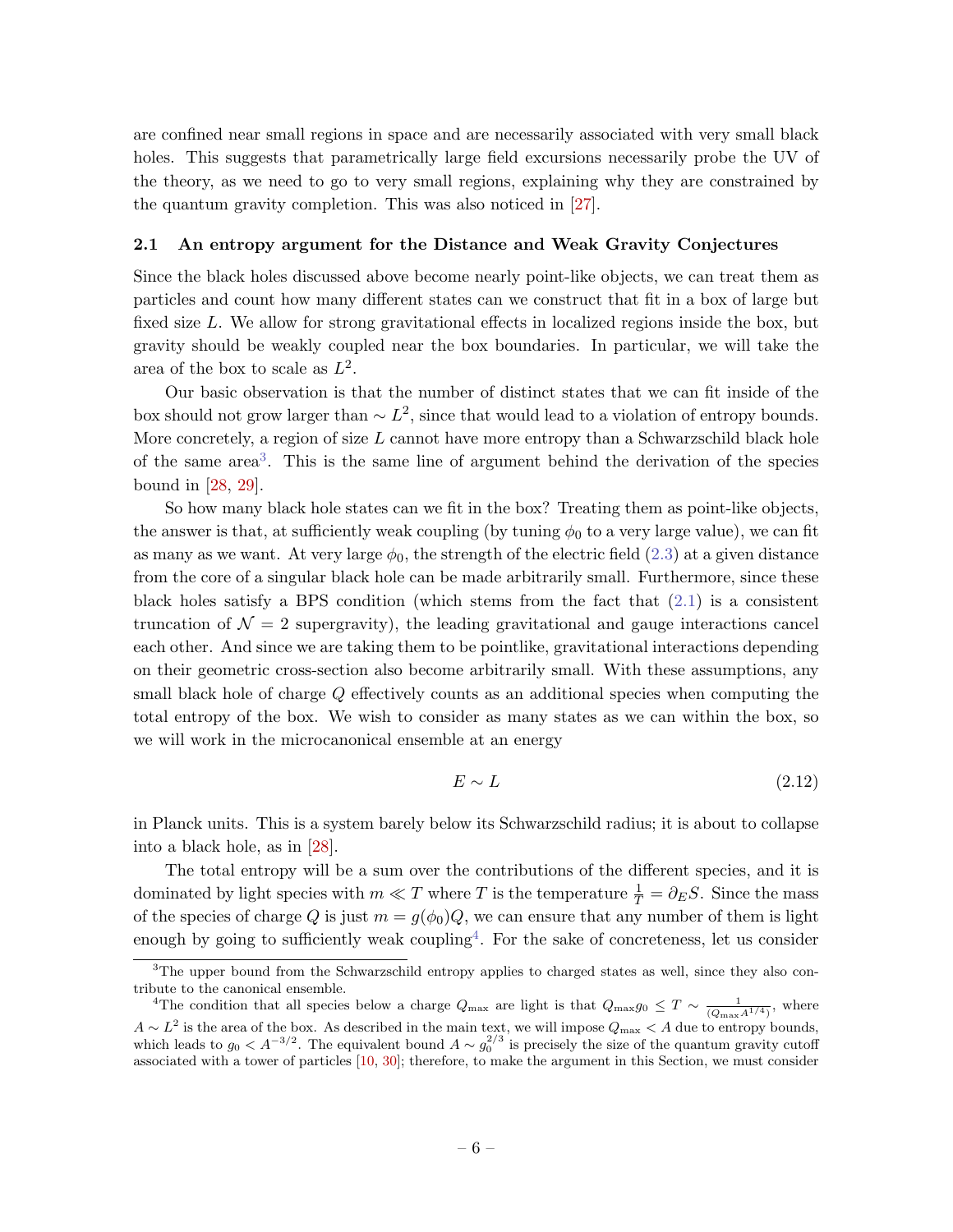the case of four dimensional space-time (although the argument is valid for any dimension), so that we can use the standard relations

$$
S = N_{\text{species}} T^3 L^3, \quad E = N_{\text{species}} T^4 L^3. \tag{2.13}
$$

Together with the condition [\(2.12\)](#page-6-3), one obtains that  $S = N_{\text{species}}^{1/4} E^{3/4} = N_{\text{species}}^{1/4} L^{3/2}$ , and so, imposing the entropy bound that this is below the area,  $S \leq L^2$  leads to

<span id="page-7-0"></span>
$$
N_{\text{species}} = Q_{\text{max}} \lesssim L^2,\tag{2.14}
$$

where  $Q_{\text{max}}$  is the charge of the largest light black hole species under consideration, and we have taken the conservative assumption that  $N_{\text{species}} = 1$  for each value of the charge. The bound [\(2.14\)](#page-7-0) will surely be violated in a theory in which the small black holes are exactly pointlike, since we can take  $Q_{\text{max}}$  arbitrarily large.

It is instructive to consider why [\(2.14\)](#page-7-0) is not violated in an Einstein-Maxwell theory, without a dilaton coupling. There, the extremal solutions are Reissner-Nordstrom black holes of finite size; as a result, one just cannot fit an arbitrarily large number of species in a box of size L. Rather,  $Q_{\text{max}} \propto L$ , since the charge of an extremal RN black hole is proportional to its radius, and [\(2.14\)](#page-7-0) is satisfied.

Going back to the Einstein-Maxwell-dilaton theory, we will now see how the contradiction with  $(2.14)$  is avoided by taking into account the fact that small black holes have a nonzero effective size, given by the cutoff  $\Lambda$  of the EFT. More concretely, keeping the gradient of the scalar field below the EFT cutoff (so that the black hole solution makes sense) forces us to stop at a certain distance from the horizon, such that the black holes have some effective finite area which may increase with their charge  $Q$ . On the other hand, if the cutoff changes sufficiently quickly with the field displacement, the black holes will grow quickly in size, and we will not be able to fit too many of them in a box of size  $L^2$ , thereby avoiding the contradiction.

We will use the gradient of the scalar fields as a proxy for when the EFT description should break down. First, the gradient of the scalar field can achieve arbitrarily high values in the small black hole solution. This is because the equation of motion for  $\phi$ ,

$$
\ddot{\phi} = \frac{dg^2}{d\phi} Q^2 e^{2U},\tag{2.15}
$$

can be integrated to give, using that  $\dot{\phi}(0) = 0$  and that  $e^{2U}$  is a monotonic function (which follows from the equation of motion  $(2.8)$ , that

$$
\dot{\phi}^2 \ge \Delta g^2 Q^2 e^{2U},\tag{2.16}
$$

where  $\Delta g^2$  is the change in  $g^2$  from its asymptotic value. It is a finite, bounded quantity. the smallest box that could possibly make sense before local physics breaks down.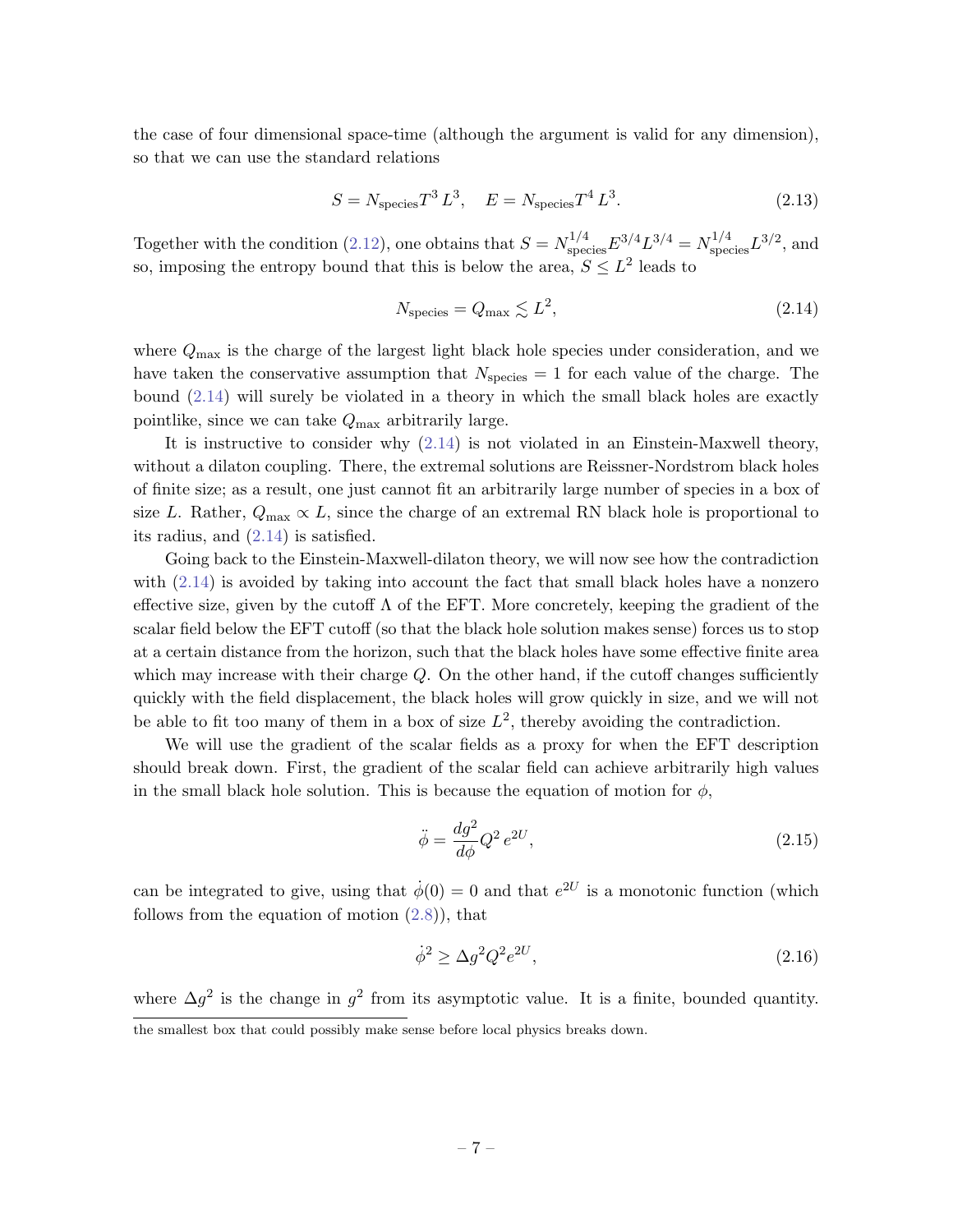The gradient of  $\phi$  is then

$$
|d\phi|^2 = \tau^4 e^{2U} \dot{\phi}^2 \ge \frac{\Delta g^2 Q^2}{A^2},\tag{2.17}
$$

which indeed diverges close to the core as the area goes to zero. The EFT breaks down whenever the scalar field gradients are of order the cutoff, so that

$$
\tau^4 e^{2U} \dot{\phi}^2 \sim \Lambda^2. \tag{2.18}
$$

Rearranging, and using again the Hamiltonian constraint [\(2.5\)](#page-4-0), one finds that

$$
\frac{\Lambda^2 e^{-2U}}{\tau^4} = \frac{A}{\tau^2} \Lambda^2 \le \dot{\phi}^2 \le g^2 Q^2 e^{2U},\tag{2.19}
$$

which in turn can be rearranged to give

$$
\Lambda \le g \frac{Q}{A}.\tag{2.20}
$$

Now,  $(2.14)$  tells us that the maximum Q that we can consider in a box of size L, and area  $A \sim L^2$ , is lower than A. So  $Q/A < 1$ , and we obtain

$$
\Lambda \le g,\tag{2.21}
$$

in Planck units, which is precisely the magnetic version of the WGC [\[5\]](#page-26-1).

To our knowledge, all black hole arguments behind the WGC are based on black hole stability: the existence of a WGC particle is required to allow extremal black holes to decay. As a result, one can only argue for a mild version of the WGC [\[31\]](#page-27-8) i.e. that there has to be one superextremal light state.

By contrast, our argument for the WGC is based on the finiteness of entropy, or absence of charged remnants, and requires the existence of infinitely many charged states becoming light, since the local EFT description must break down (integrating a finite number of charged states will not affect our considerations). Hence, we have actually argued for a Tower version of the WGC, which is stronger than the mild version typically derived from the typical black hole stability argument. The argument given here can be regarded as a more quantitative version of the original motivation for the WGC given in [\[5\]](#page-26-1); by considering small black holes, the trouble with small gauge couplings outlined there can be made precise.

Whenever the gauge coupling behaves exponentially on the proper field distance, the above cutoff will also decrease exponentially on the distance, as dictated by the Distance Conjecture,

$$
\Lambda \le g \sim e^{-\alpha \phi} \tag{2.22}
$$

This is the behavior for the gauge couplings found in all the infinite distance limits of string compactifications known so far. Hence, assuming this exponential behavior of the gauge coupling, our entropy argument also reproduces the Distance Conjecture since, as explained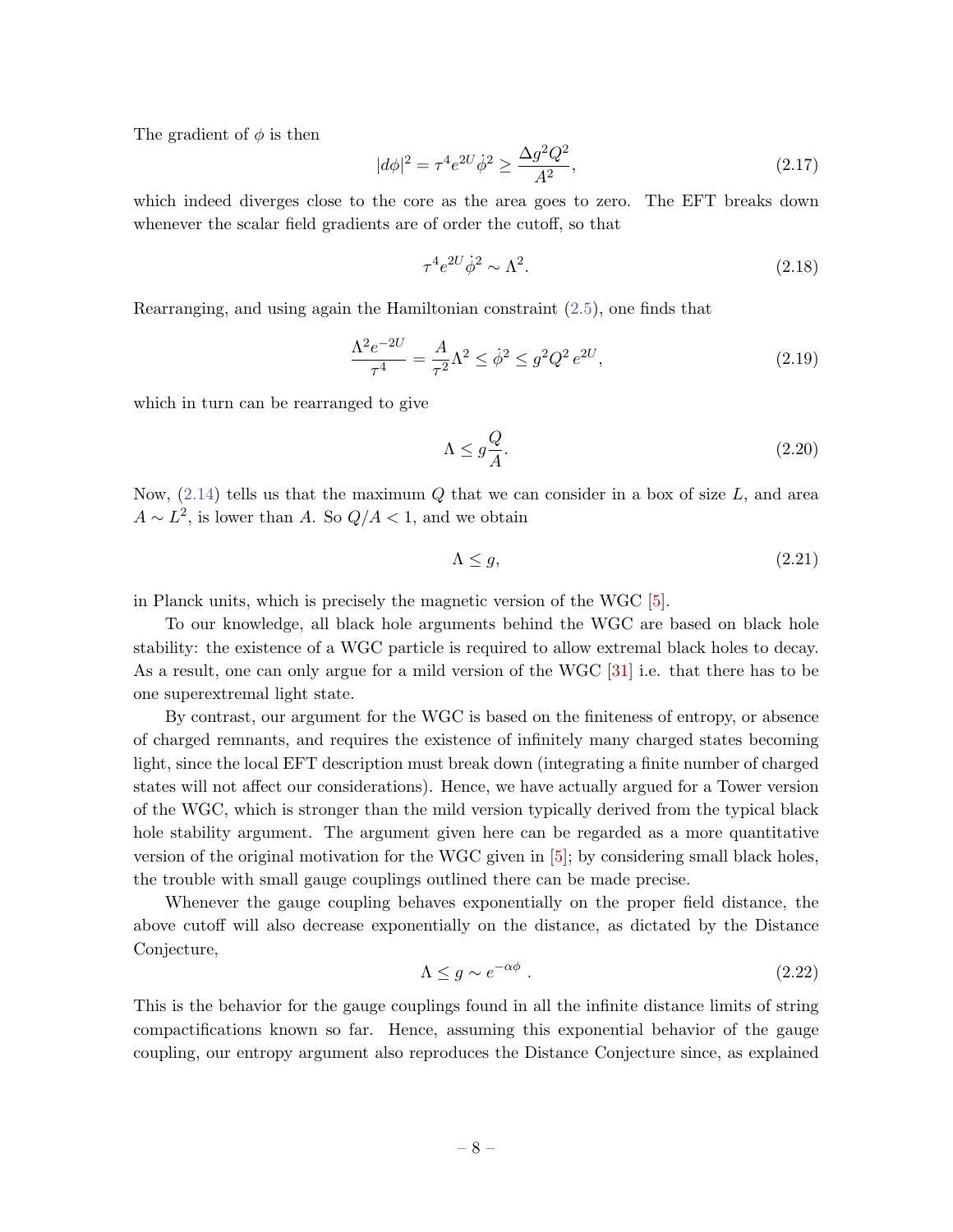above, the cutoff signals the presence of infinitely many states becoming light. Nevertheless, it is fair to ask to what extent this exponential behavior is just a lamppost effect, since the above black hole argument is not sensitive to it; it always holds as long as the gauge coupling vanishes asymptotically. A bottom-up argument in favor of this universal exponential behavior for the gauge coupling comes from the Emergence proposal [\[2,](#page-25-2) [10,](#page-26-6) [11,](#page-26-7) [30,](#page-27-7) [32,](#page-27-9) [33\]](#page-27-10). It was argued in [\[10,](#page-26-6) [30\]](#page-27-7) that such behavior emerges universally from quantum corrections of integrating out the tower of states, in a similar way that the emergence of the field metric that we will discuss in Section [3.](#page-10-0)

Let us also remark that an important assumption in our argument was  $N_{\text{species}} \geq 1$  for each  $Q$ , i.e. we assumed there is at least one black hole species for each value of the charge contributing to  $(2.14)$ . One may worry that for some values of Q the black holes decay by emission of charged particles, and the problem above is avoided. This worry is averted by the fact that we do not need the small black holes to be exactly stable; it is enough if they are sufficiently long-lived, with a lifetime significantly larger than the box size  $L$ . That this is indeed the case is justified in appendix [A.](#page-23-0)

We will now comment briefly on the stringy embedding of our results. These small black holes have a natural lift to electrically charged BPS black holes in 4d  $\mathcal{N}=2$  theories arising from compactifying Type IIB on a Calabi-Yau threefold, for instance. The field displacement can then be mapped to a field distance trajectory approaching an infinite distance limit in the complex structure moduli space. In such a case, the small black holes correspond to the usual modes of the infinite tower of BPS states becoming light, arising from wrapping D3-branes on electric 3-cycles. They are both extremal and feel no force (i.e. they saturate the WGC and the Repulsive Force Condition [\[34,](#page-27-11) [35\]](#page-27-12)), implying that indeed the exponential rate of the tower is determined by the behavior of the gauge coupling, as explicitly shown in [\[36,](#page-27-13) [37\]](#page-27-14) using the asymptotic geometry of the moduli space. In other words, the bottom-up result for the exponential rate of the cutoff, and consequently, of the mass of the tower, can be matched to the general properties of Calabi-Yau moduli spaces. This is just an example of a more general phenomenon; whenever there is a gauge coupling vanishing at infinite distance, there is a tower of states satisfying both the Distance Conjecture and the WGC such that the exponential mass rate is bounded by the black hole extremality bound [\[36,](#page-27-13) [37\]](#page-27-14). Our argument provides a bottom-up rationale for this empirical result in string theory.

Finally, one could also wonder if we can have infinite distance limits which do not correspond to weak coupling points, such that the above black hole argument does not apply. Currently, all string theory examples have a vanishing p-form gauge coupling at infinite field distance. This was proposed to be a general feature in [\[37\]](#page-27-14). This expectation matches with the fact that the Distance Conjecture is strongly linked to the manifestation of dualities at asymptotic limits  $[6]$ , so that the tower hints a new weakly coupled description of the theory. An interesting extension of our work would be to generalize our entropy arguments to black p-branes, so that they can be used for more general infinite distance limits associated with weak coupling points for *p*-form gauge fields.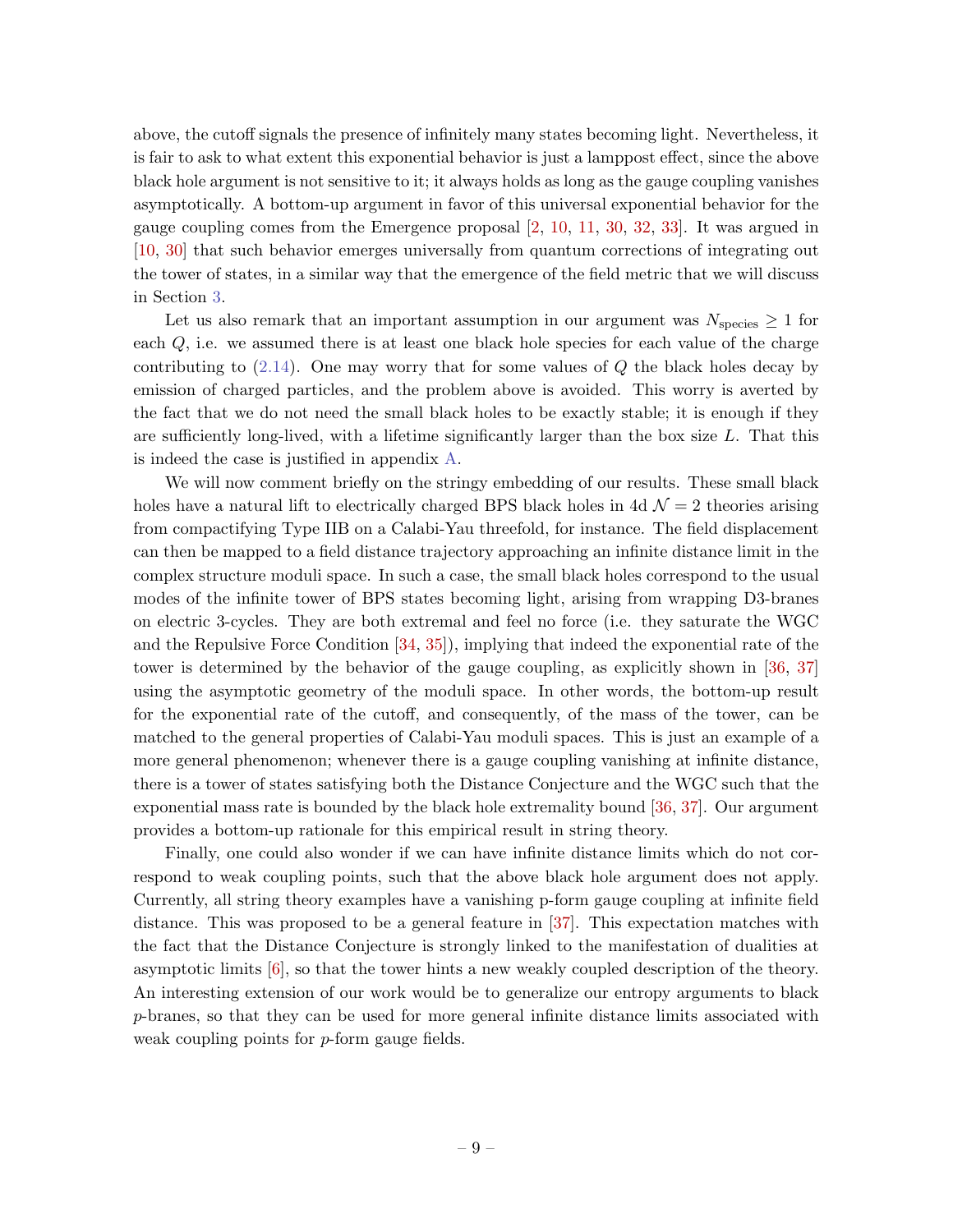# <span id="page-10-0"></span>3 UV Compactness and Emergence proposal

In the previous Section, we have seen how an argument based on entropy bounds can be given for the Distance Conjecture, close to any infinite distance limit where a gauge coupling goes to zero. We will now give a different class of arguments which, even though slightly weaker, have the benefit of working in a general asymptotic limit, even if a gauge coupling does not vanish there. They are also based on the finiteness of entropy.

### <span id="page-10-1"></span>3.1 UV Compactness

The Bekenstein-Hawking entropy of black holes is obtained from the gravitational partition function in the semiclassical approximation [\[38\]](#page-27-15). In this sense, the finiteness of the Bekenstein-Hawking entropy implies the finiteness of the partition function. We will now argue that a breakdown of low energy EFTs for large field excursions can be derived by assuming the finiteness of the partition function. This provides a bottom-up argument for a weaker version of the Distance Conjecture, namely that EFTs can only be valid for a finite variation of the scalar fields.

We will illustrate our arguments with a simple toy model: the d-dimensional free-scalar theory, with an EFT cutoff  $Λ$ . The Lagrangian is

<span id="page-10-2"></span>
$$
\mathcal{L} = \frac{1}{2} \left( \partial_{\mu} \varphi \right)^2, \tag{3.1}
$$

where  $\varphi$  is a non-compact scalar. We can quantize the theory on some spatial manifold  $X_{d-1}$ , and consider its partition function

<span id="page-10-3"></span>
$$
Z = \text{Tr} \, e^{-\beta H},\tag{3.2}
$$

where  $\beta$  is the inverse temperature, and H is the Hamiltonian corresponding to [\(3.1\)](#page-10-2).

In the previous Section, we have assumed a sharp bound on the entropy. We will now take the much milder point of view that the partition function [\(3.2\)](#page-10-3) does not have to satisfy a particular bound, but must at least be finite in a consistent quantum theory of gravity. In Section [5,](#page-21-0) we will give more general arguments for the assumption.

In particular, we require  $Z$  is finite when the spatial manifold is taken to be compact, for instance,  $X_{d-1} = T^{d-1}$  or  $S^{d-1}$ . What is special about compactification to one and two dimensions is that the asymptotic values of moduli are not fixed; the zero modes of the scalar field are dynamical, and the partition function includes an integral over them.

After the compactification, the one dimensional Lagrangian is

$$
L = \frac{V_{d-1}}{2} \dot{\varphi}^2 = \frac{1}{2} \dot{\phi}^2,\tag{3.3}
$$

where  $V_{d-1}$  is the volume of  $X_{d-1}$ , and  $\phi = \varphi \sqrt{V_{d-1}}$ . The spectrum of one dimensional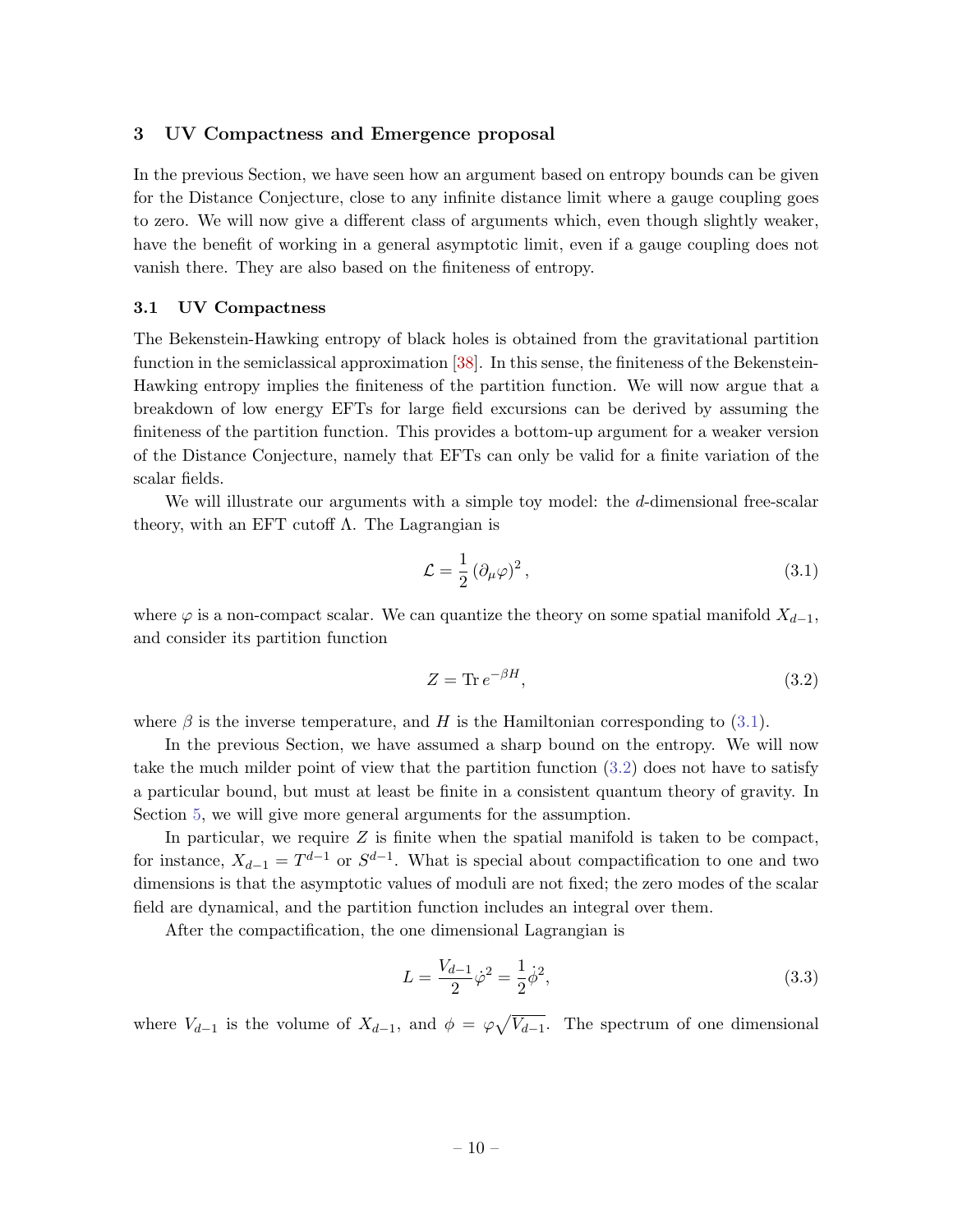theory is determined by studying the quantum mechanics Hamiltonian

<span id="page-11-2"></span><span id="page-11-0"></span>
$$
H = \frac{1}{2}\hat{p}^2,\tag{3.4}
$$

where  $\hat{p}$  is the momentum operator conjugate to  $\phi$ .

We can see that the partition function  $(3.2)$  diverges. The Hamiltonian  $(3.4)$  is diagonalized by the eigenstates of  $\hat{p}$  as  $\hat{p}|p\rangle = p|p\rangle$ ,  $H|p\rangle = E|p\rangle$  where  $E = p^2/2$ . Explicitly, we can provide a lower bound on the partition function as

$$
Z > \sum_{n}^{E_n = \Lambda} e^{-\beta E_n} > \sum_{n}^{E_n = \Lambda} e^{-\beta \Lambda} = N(\Lambda) e^{-\beta \Lambda}, \qquad (3.5)
$$

where  $N(\Lambda)$  is the number of states whose energy is less than  $\Lambda$ . Here we have taken the conservative approach that we do not include the contributions of those states above the cutoff  $\Lambda$ , so we obtain a lower bound. On the other hand,  $N(\Lambda)$  is actually infinite, due to the continuum of eigenstates above the ground state. Therefore, the partition function diverges, and the finiteness requirement is violated.

We will now illustrate a way to avoid the divergent partition function. It is to make  $\phi$ be a compact scalar. Let us denote the periodicity of  $\phi$  by  $\phi_{\text{max}}$ ,  $\phi \simeq \phi + \phi_{\text{max}}$ . Then, the eigenvalues of  $\hat{p}$  are discrete, and the partition function is computed as

<span id="page-11-1"></span>
$$
Z = \sum_{n=-\phi_{\text{max}}\sqrt{\frac{\Lambda}{2\pi^2}}}^{\phi_{\text{max}}\sqrt{\frac{\Lambda}{2\pi^2}}} e^{-2\beta n^2 \pi^2/\phi_{\text{max}}^2}.
$$
 (3.6)

This is clearly finite since it is the sum of a finite number of terms.

By taking  $\phi_{\text{max}}$  to be large, an effective non-compact scalar is obtained. It is instructive to see what happens when we take this limit. The partition function [\(3.6\)](#page-11-1) becomes

$$
Z \simeq \frac{\phi_{\text{max}}}{\sqrt{2}\pi} \int_{-\sqrt{\Lambda}}^{\sqrt{\Lambda}} dp \, e^{-\beta p^2} = \frac{\phi_{\text{max}}}{\sqrt{2\pi\beta}} \operatorname{erf}\left(\sqrt{\beta\Lambda}\right),\tag{3.7}
$$

where erf is the error function. It diverges for  $\phi_{\text{max}} \to \infty$ , in accordance with the argument around [\(3.5\)](#page-11-2). The only way to keep a finite partition function is that  $\Lambda$  is a function of  $\phi_{\text{max}}$ and satisfies

<span id="page-11-3"></span>
$$
\Lambda\left(\phi_{\text{max}}\right) \le \frac{1}{\phi_{\text{max}}^2} \quad \text{for} \quad \phi_{\text{max}} \to \infty. \tag{3.8}
$$

Namely, the EFT cutoff scale  $\Lambda$  should decay equal or faster than  $\phi_{\text{max}}^{-2}$ . This can be viewed as a weaker version of the Distance Conjecture. For fixed cutoff  $\Lambda$ , the EFTs are valid only a finite diameter of the scalar fields. The power-law decay we have obtained here is weaker than the exponential decay demanded by the Distance Conjecture.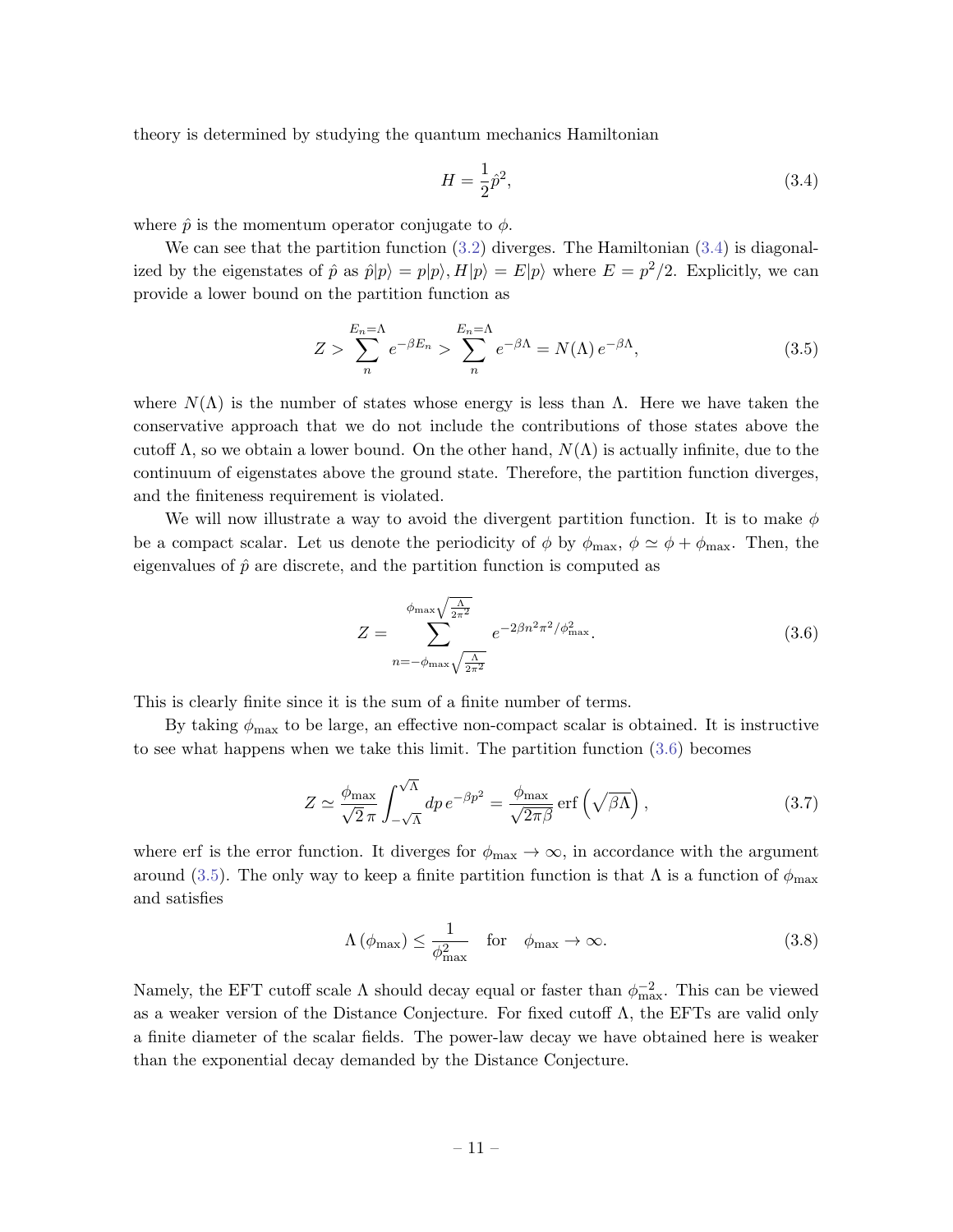#### <span id="page-12-0"></span>3.2 Emergence proposal

The above argument from the finiteness of amplitudes only implies a weaker version of the Distance Conjecture, i.e. it accounts for the EFT breakdown due to fields becoming light, but it does not reproduce the exponential behavior of their masses. A tantalizing possibility is that this exponential behavior is a consequence of the infinite tower of states becoming light upon taking into account quantum corrections induced by the tower on the field metric. This is the rationale behind the Emergence proposal [\[10,](#page-26-6) [11\]](#page-26-7), in which the infinite distance (and the exponential behavior of the cutoff) emerge upon integrating out the infinite tower of states.

The basic logic of the Emergence proposal [\[2,](#page-25-2) [3\]](#page-26-16) is that dynamical properties of a full quantum gravity theory are encoded in the kinematic properties of a free particle spectrum. In particular, emergence dictates that, in a weakly coupled theory, all kinetic terms (including moduli fields) emerge in the IR after integrating out states. In some vague sense, yet to be made precise, emergence suggests that there is some notion of configuration/moduli space of a quantum theory of gravity in the UV, which is compact. Hence, Emergence flips this logic of the Distance Conjecture, and shows how the infinite distance limits in moduli space are "emergent", an artifact of the IR description, and can only appear when there is an infinite tower of states becoming massless at some point of the moduli space.

Interestingly, the finiteness of the partition function in the previous Subsection can be used to argue for the main assumption behind the Emergence proposal, i.e. that the moduli space is compact in the UV and the infinite field distance only emerges upon taking quantum corrections in the IR from integrating out states<sup>[5](#page-12-1)</sup>. As we explained above, a non-compact moduli space would imply a divergent partition function upon compactifying to 2 or lower dimensions, which is problematic in quantum gravity. Once we establish UV compactness, the infinite distance in the IR field space and the exponential behavior of the cutoff can be reproduced from loop corrections of integrating out a tower of states becoming massless, as we briefly review in the following. We will closely follow the computation shown in [\[33\]](#page-27-10) (see also [\[10,](#page-26-6) [11\]](#page-26-7)).

Let us consider a d-dimensional theory containing a tower of states  $\psi_n$  whose mass is parametrized by a modulus  $\phi$ , i.e. there would be terms

<span id="page-12-2"></span>
$$
\mathcal{L} \supset \sum_{n} \left( \frac{1}{2} |\partial \psi_n|^2 - \frac{1}{2} m_n^2(\phi)(\psi_n)^2 \right), \tag{3.9}
$$

if the theory was Lagrangian. At a particular value of the modulus  $\phi = \phi_0$ , one can expand

$$
\phi = \phi_0 + \delta\phi,\tag{3.10}
$$

<span id="page-12-1"></span><sup>&</sup>lt;sup>5</sup>See [\[39\]](#page-27-16) for a recent approach that explores instead the relationship of emergence at infinite distance to information theory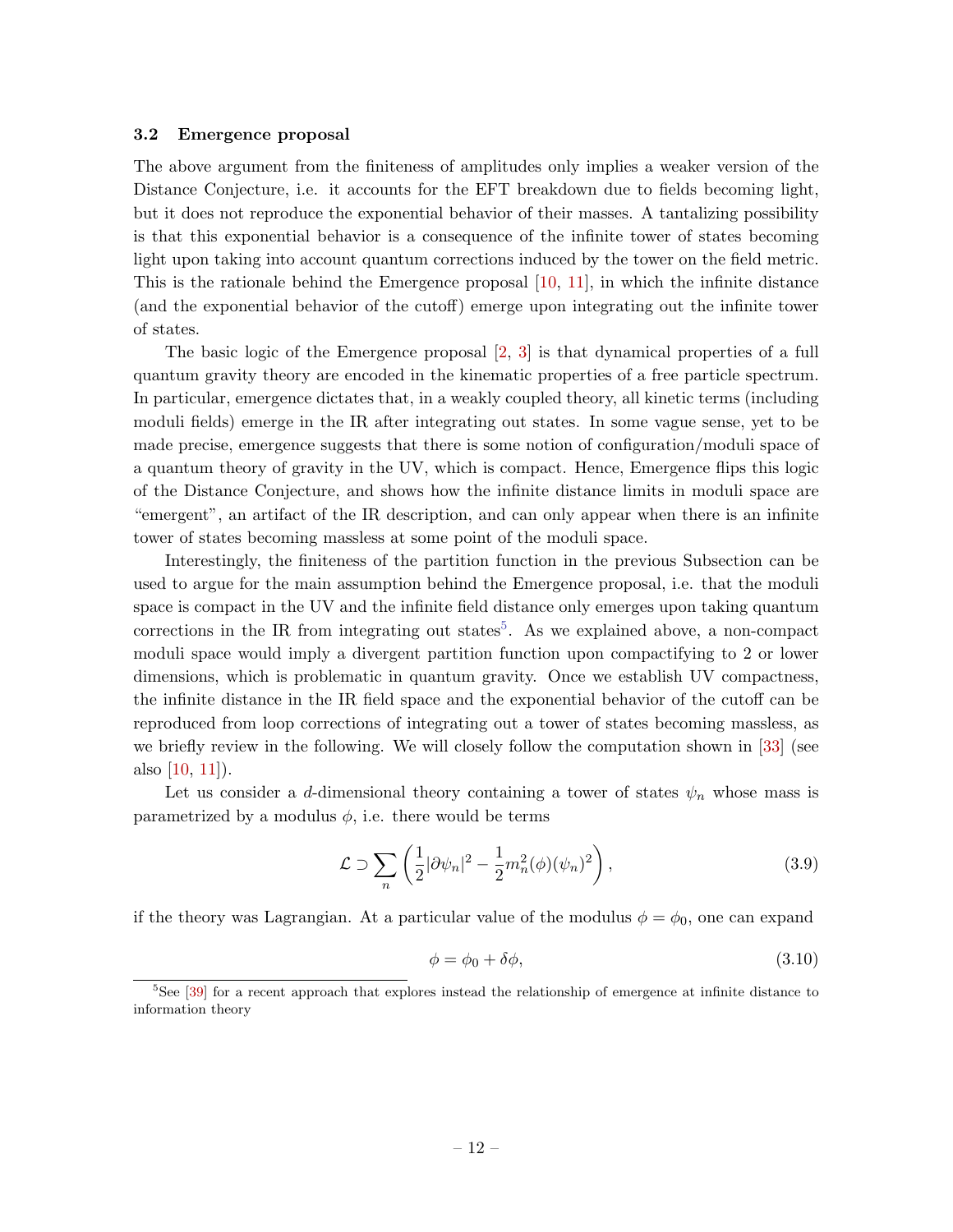and then [\(3.9\)](#page-12-2) gives trilinear couplings between the scalar  $\psi_n$  and  $\phi$  of the form

$$
\lambda \psi_n^2 \delta \phi, \quad \lambda \equiv m \partial_{\phi} m|_{\phi = \phi_0}.
$$
\n(3.11)

The one-loop contribution to the  $\phi$  propagator can be readily computed using Feynman rules, as (external momentum is  $p$ , internal momentum is  $q$ )

$$
\mathcal{A}_n(p^2) = \lambda^2 \int \frac{d^d q}{(2\pi)^d} \frac{1}{q^2 + m_n^2} \frac{1}{(p-q)^2 + m_n^2}.
$$
\n(3.12)

so that the correction to the field metric is given by

$$
\delta g_{\phi\phi} = \sum_{n} \left. \frac{\partial \mathcal{A}_n}{\partial p^2} \right|_{p^2 = 0} = \sum_{n} \lambda_n^2 \frac{\Omega_{d-1}}{(2\pi)^d} \int \frac{q^{d-1} (3q^2 - m_n^2)}{(m_n^2 + q^2)^4}.
$$
 (3.13)

where we have included a sum over all the particles. The contribution from each particle diverges in  $d \geq 5$ , so we will cut off the momentum integrals at a scale  $\Lambda$ . Doing so, we get

<span id="page-13-0"></span>
$$
\delta g_{\phi\phi} = \sum_{n} \lambda_n^2 \left( \frac{1}{48} \pi (d-4)(d-2)(2d-3) m_n^{d-6} \csc\left(\frac{\pi d}{2}\right) + \sum_{0}^{k \le d} c_k \left( \frac{m_n^{2k}}{\Lambda^{6-d+2k}} \right) \right), \quad (3.14)
$$

where the  $c_k$  are finite coefficients one can compute explicitly and that only depend on the space-time dimension. The last terms in [\(3.14\)](#page-13-0) vanish in the  $\Lambda \to \infty$  limit for  $d < 6$ , but for  $d \geq 6$  they are relevant and  $c_1$  gives the leading divergent contribution. In general, in d dimensions, we have

<span id="page-13-2"></span>
$$
\delta g_{\phi\phi} \sim \sum_{n} \lambda_n^2 \begin{cases} m_n^{d-6}, \text{ for } d \le 6\\ \Lambda^{d-6} \text{ for } d > 6 \end{cases}
$$
 (3.15)

In what follows, we focus on  $d \leq 6$ , although the results also apply for  $d > 6$  since the integral will be dominated by the UV modes with  $m \sim \Lambda$  as it will become clear later. This is divergent due to the sum over the infinite tower, but we should stop counting states at the quantum gravity scale, where quantum gravitational effects become important and no local effective field theory description makes sense anymore. In Planck units, this is given by the species bound [\[28,](#page-27-5) [29,](#page-27-6) [31,](#page-27-8) [40\]](#page-27-17)

<span id="page-13-1"></span>
$$
N \sim \frac{1}{\Lambda^{d-2}},\tag{3.16}
$$

where  $N$  is effective the number of weakly interacting field species until the quantum gravity scale  $\Lambda$ . In the case of a tower of particles, N is given by the number of states in the tower such that their mass  $m_n$  is lower than  $\Lambda$ . We will now assume that the masses  $m_n$  depend homogeneously on some mass scale  $\Delta m$ , i.e.

$$
m_n = f(n)\Delta m,\tag{3.17}
$$

where  $f(n)$  is an arbitrary function. The quantum correction to the field space metric for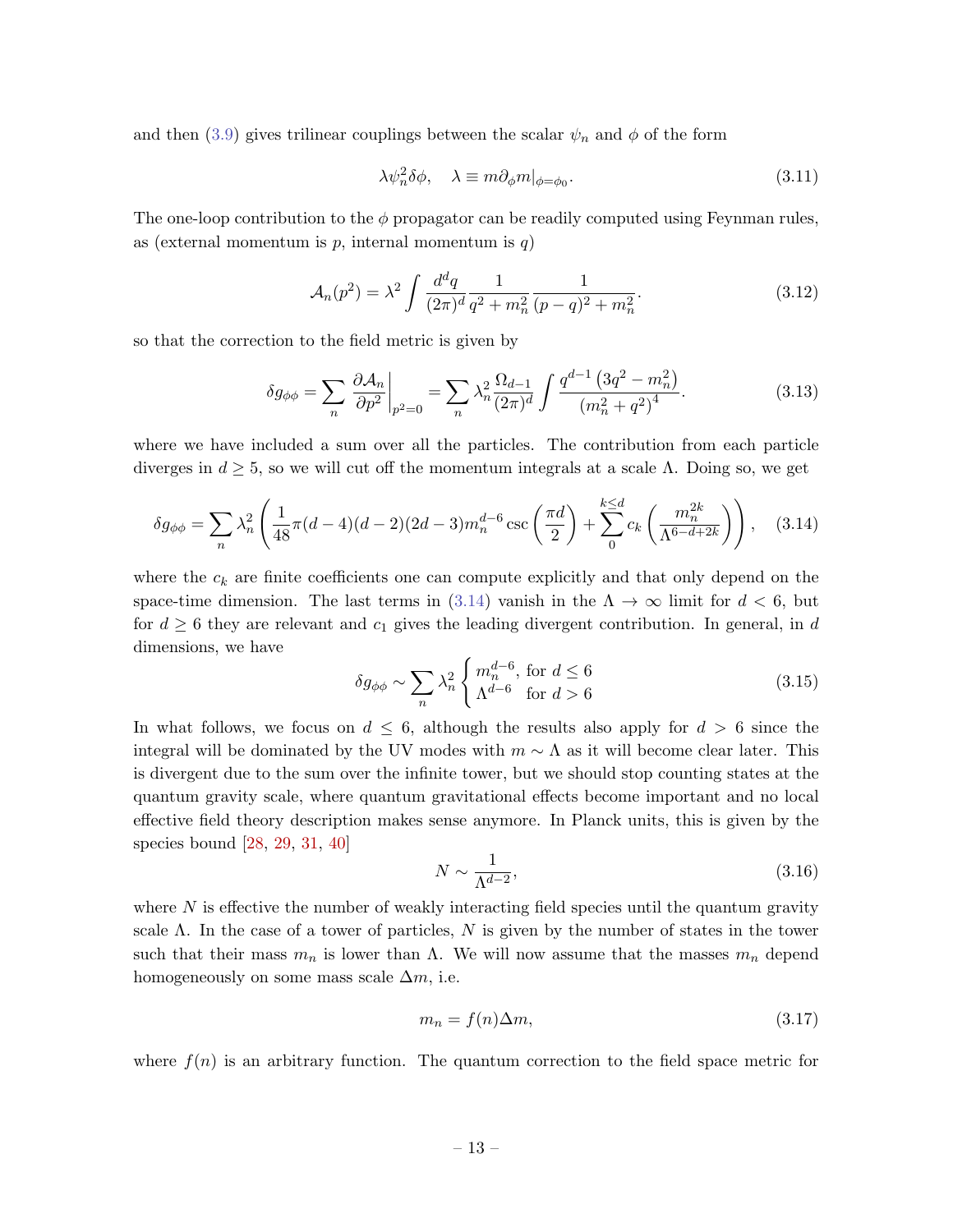$d \leq 6$  then reads

<span id="page-14-0"></span>
$$
\delta g_{\phi\phi} \simeq \sum_{n=1}^{N} m_n^{d-4} \left( \partial_{\phi} m_n \right)^2 = (\Delta m)^{d-4} (\partial_{\phi} \Delta m)^2 \left[ \sum_{n=1}^{N} f(n)^{d-2} \right],
$$
 (3.18)

where N itself depends on  $\Lambda$  via [\(3.16\)](#page-13-1).

Let us first consider the case of an infinite tower of states of equidistant mass, so that  $f(n) = n$  (e.g. a KK tower). The number N of states below the species scale  $\Lambda$  is given by

$$
N = \frac{\Lambda}{\Delta m} \tag{3.19}
$$

which combined with [\(3.16\)](#page-13-1) gives

$$
\Lambda = (\Delta m)^{1/(d-1)}, \quad N = (\Delta m)^{-\frac{d-2}{d-1}} \tag{3.20}
$$

Plugging this back into [\(3.18\)](#page-14-0), we obtain

$$
\delta g_{\phi\phi} \simeq (\Delta m)^{d-4} (\partial_{\phi} \Delta m)^2 N^{d-1} = \left(\frac{\partial_{\phi} \Delta m}{\Delta m}\right)^2 \tag{3.21}
$$

which leads to a logarithmic dependence on the distance

$$
s \sim \int d(\log \Delta m) = \log \Delta m \tag{3.22}
$$

as predicted by the Distance Conjecture. Notice that this is a Swampland statement because  $M_{pl}$  has entered the calculation though the species bound (we have set  $M_{pl} = 1$ ). Thus, we see than when a tower of states becomes light  $\Delta m \to 0$  at some point of the moduli space, quantum effects reproduce the infinite distance. Remarkably, regardless of the specific dependence of  $\Delta m$  with  $\phi$ , the mass of the tower will behave exponentially in terms of the quantum corrected distance.

The same parametric dependence appears if  $f(n)$  is some arbitrary monomial on n (e.g. f(n) =  $\sqrt{n}$  for a tower of string excitation modes) or even if the states are roughly degenerate in mass so  $f(n) = const.$  In the latter case, the mass of the states also sets the quantum gravity cutoff  $m_n = \Delta m \simeq \Lambda$ , obtaining

$$
\delta g_{\phi\phi} \simeq N m^{d-2} (\partial_{\phi} m)^2 = \left(\frac{\partial_{\phi} m}{m}\right)^2 \tag{3.23}
$$

which leads again to the logarithmic dependence on the cutoff

$$
s \sim \log m \sim \log \Lambda \tag{3.24}
$$

One can also check that the same result is obtained in  $d \geq 6$  using [\(3.15\)](#page-13-2).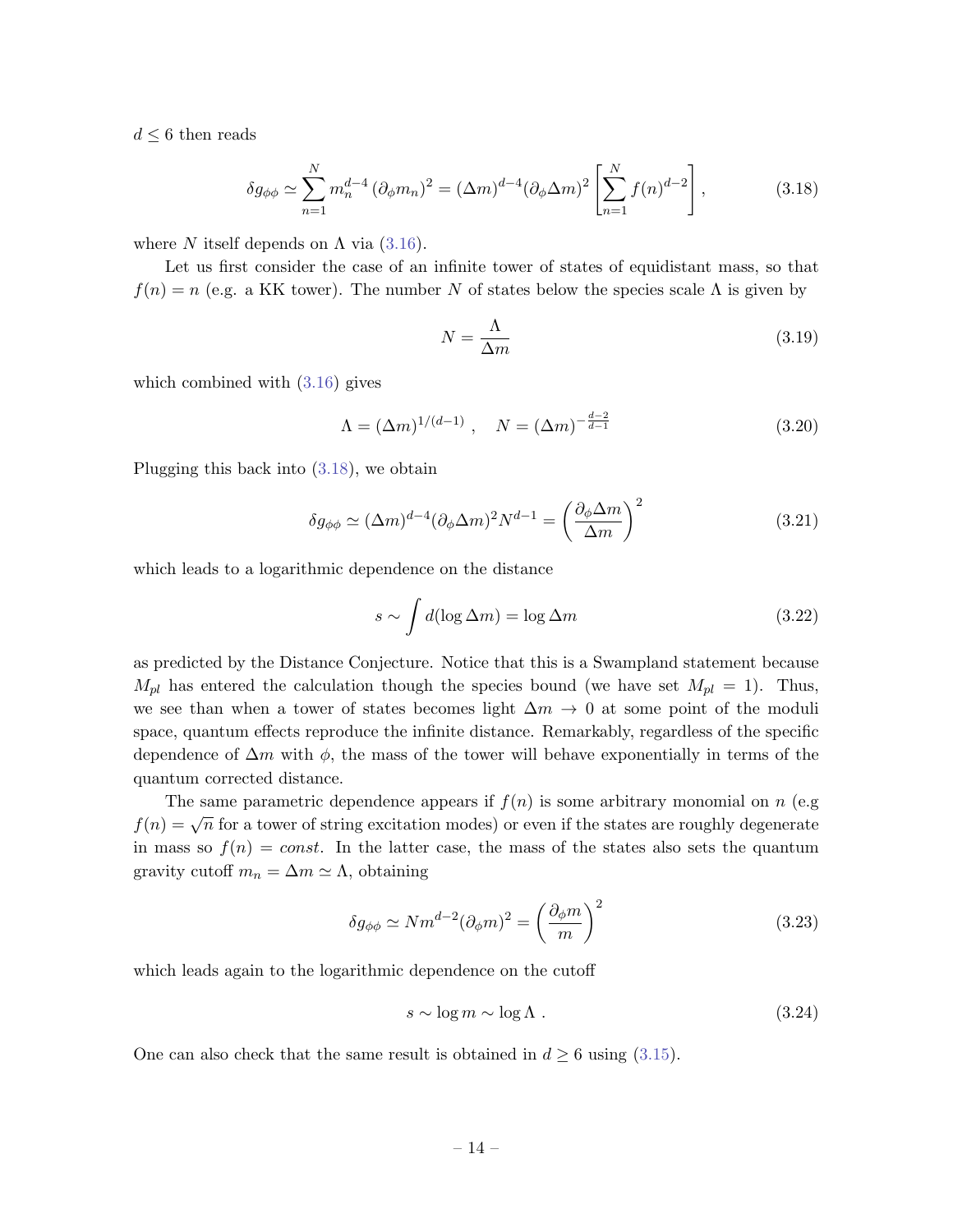More generally, let us not assume anything on  $m_n$ , other than the assumption that the integral in [\(3.18\)](#page-14-0) can be approximated as

<span id="page-15-0"></span>
$$
\sum_{n=1}^{N} m_n^{d-4} \left( \partial_{\phi} m_n \right)^2 \approx N \cdot \left( m_n^{d-4} \left( \partial_{\phi} m_n \right)^2 \right)_{\text{max}},
$$
\n(3.25)

where  $(\ldots)_{\text{max}}$  is the maximum value of the integrand. This is true of any monotonic function that grows sufficiently fast; for instance, it is true for  $f(n) = n^{\alpha}$  above for any  $\alpha$ . In that case, the species bound sets  $m_N \sim \Lambda$ , and so [\(3.25\)](#page-15-0) becomes

$$
\sum_{n=1}^{N} m_n^{d-4} \left( \partial_{\phi} m_n \right)^2 \approx \left( \frac{\partial \Lambda}{\Lambda} \right)^2.
$$
 (3.26)

which again produces a cutoff that decreases exponentially with proper field distance, thus, providing a derivation of the Distance Conjecture.

We end this Subsection with what we find is an interesting consistency check of the Emergence proposal. Let us go back to the case of an equidistant tower. The above considerations, loop diagrams, etc work in any number of dimensions, in particular, also in 2d. The number of states included in the sums above is

<span id="page-15-1"></span>
$$
N = (\Delta m)^{-\frac{d-2}{d-1}},\tag{3.27}
$$

and for  $d > 2$  it diverges as  $\Delta m \to 0$ , so to get infinite distance we need an infinite number of states. However, for  $d = 2$ , [\(3.27\)](#page-15-1) N turns out to be independent of  $\Delta m$ . This suggests that, in  $d = 2$  (and also in  $d = 1$ ), it is possible to achieve infinite distance with only a finite number of states becoming light. The above loop computation yields the logarithmic divergence of the distance even if  $N = 1$  for  $d = 2$ .

In fact, we know examples of this kind of emergence of infinite distance in 2d QFT from worldsheet perturbation theory, for example as seen in  $[41, 42]$  $[41, 42]$ . The worldsheet sigma model of a small heterotic instanton involves two scalars X and  $\phi$ , with a potential

<span id="page-15-2"></span>
$$
V = \frac{1}{8}X^2 \phi^2 \tag{3.28}
$$

and a metric such that the point  $X = \phi = 0$  where the two branches meet is at a finite distance. Suppose we give a vev to X, and consider the theory as  $\langle X \rangle \to 0$ . As we do this, equation [\(3.28\)](#page-15-2) tells us that the massive field  $\phi$  is becoming massless. The loop computation above suggests hence that the region  $X = 0$  is actually at the end of a long tube, and ends up being at infinite distance. This is exactly what was found in [\[41\]](#page-27-18): The  $X = \phi = 0$  is pushed to an infinite distance, with the two branches disconnecting.

To summarize, emergence makes the post-diction that in low dimensions it should be possible to obtain infinite distance limits with only a finite number of particles becoming massless, which is verified in known examples coming from string perturbation theory. This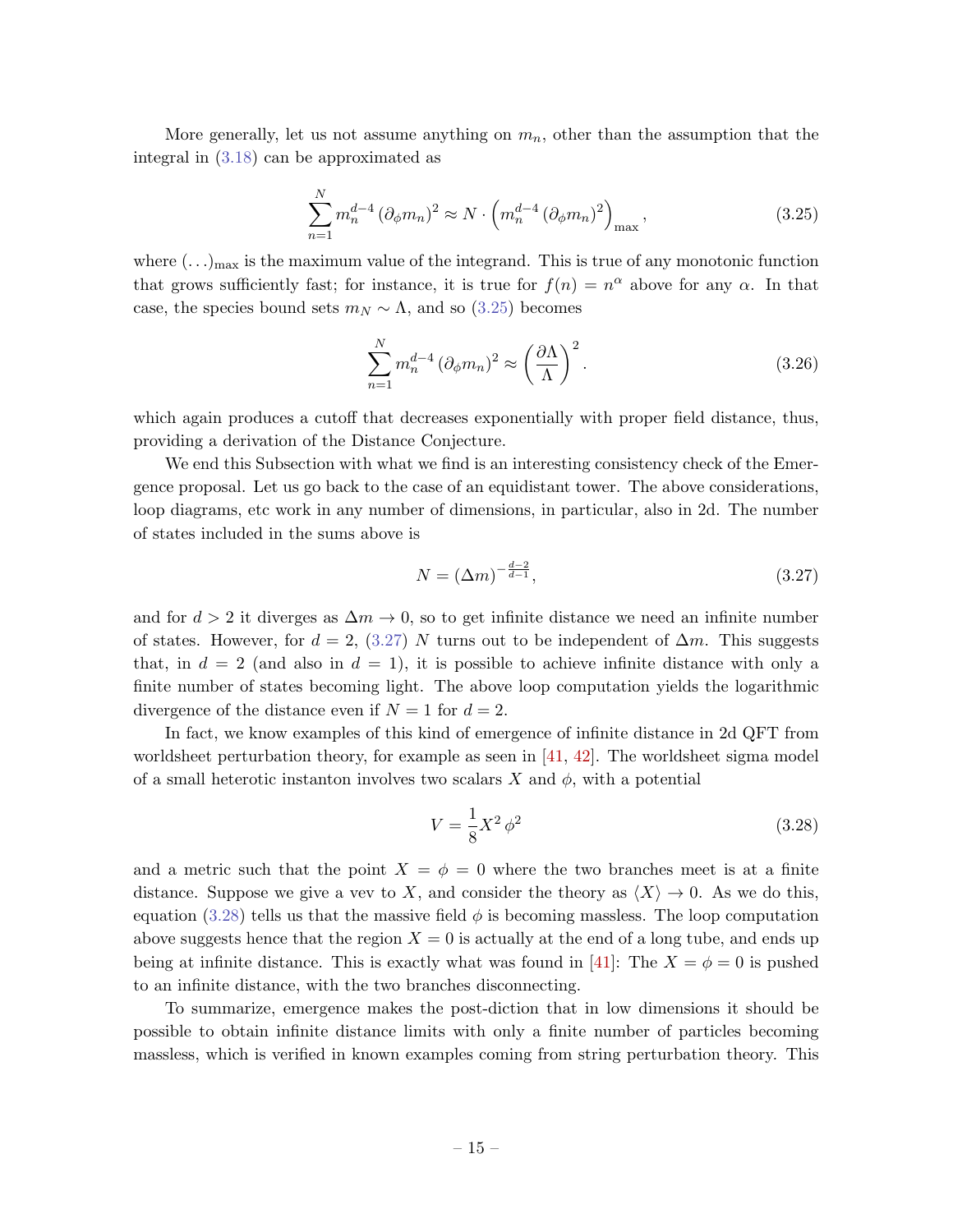also explains why in the argument of Subsection [3.1](#page-10-1) we could not conclude that there had to be an infinite number of particles becoming light to generate the infinite distance; as illustrated above, a single particle becoming light is enough, in low spacetime dimension.

#### <span id="page-16-0"></span>3.3 Instantons and emergence

The microscopic nature of the tower of states is not specified by the Distance Conjecture. They can correspond to KK particles but also to excitation modes of extended objects, as long as they are weakly coupled. In all string theory examples studied so far, the tower consists either of KK-like particles or string excitation modes, consistent with the Emergent String Conjecture [\[43\]](#page-27-20). An interesting question is whether we could have instead a tower of instantons, as has been studied in [\[44,](#page-28-0) [45\]](#page-28-1). Here, we want to comment on this possibility and the interplay with the above Emergence proposal.

In certain cases, it can happen that a tower of instantons becomes "light" (i.e. their action goes to zero) at certain (limit) points of the moduli space. These instantons can then correct the classical field metric, and even make the distance finite even though it originally seemed infinite. For instance, [\[44\]](#page-28-0) studied certain trajectories in the Kahler moduli space of Type IIB compactified on Calabi-Yau threefolds along which instantons become important and correct the classical field metric. The point at which the instanton action vanishes was at an infinite distance at the classical level, but becomes finite distance upon taking into account the instanton corrections to the metric. An even simpler example is given by the type IIA compactifications on Calabi-Yau threefolds and considering the small volume limit. Classically this is at an infinite distance, but from mirror symmetry we know that this point is dual to a conifold point of the mirror  $[46, 47]$  $[46, 47]$ , which is at a finite distance. Here the infinite tower of "light" worldsheet instantons modifies the classical metric dramatically to make the distance finite.

<span id="page-16-1"></span>

Figure 1. Emergence from tower of particles or instantons.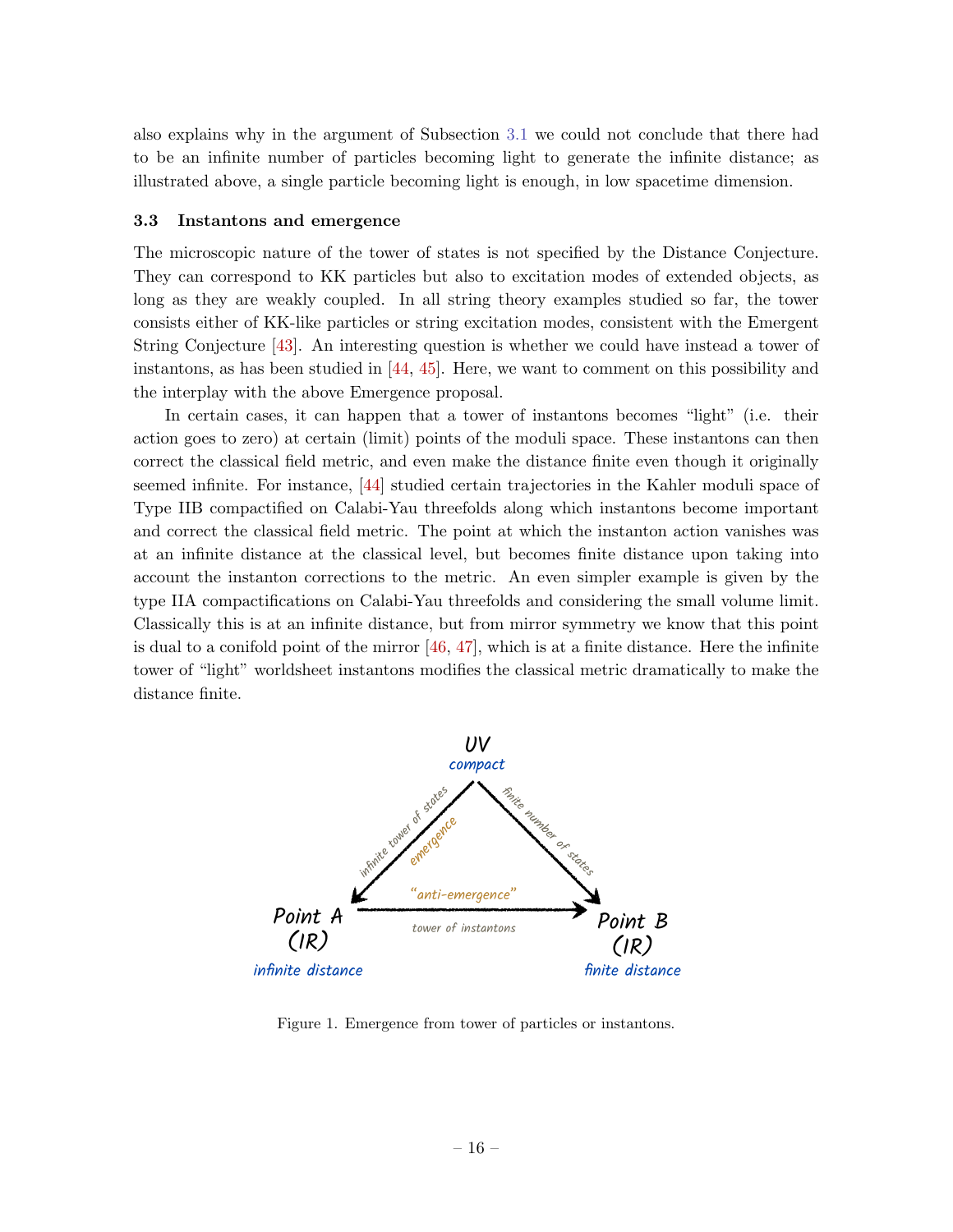Naively, these cases seem to be examples of some sort of "anti-emergence", since an infinite distance becomes finite after taking into account corrections from the tower (of instantons). However, we believe the proper interpretation of these examples is as follows. Let us start with a compact UV, as required in the previous Subsection. If a tower of states becomes massless at a certain point of the moduli space (point A in figure [1\)](#page-16-1), quantum corrections from integrating out the tower will generate the infinite distance from the IR EFT perspective. We can now move to a different point in the moduli space (point B) in which there is no tower of states becoming massless. Since the moduli space was compact in the UV, it is clear that this point should be at a finite distance. However, we may also extrapolate the expression of the metric computed at A to a neighborhood of point B; such an extrapolation is often possible due to supersymmetry. Unlike the fundamental UV or IR metrics discussed above, the extrapolated metric is not fundamental, and may very well put B at an infinite distance. To compute the actual IR metric we may have to include corrections coming from towers of instantons or particles, which allows us to recover the correct IR metric.

Hence, the *anti*-emergence induced by instantons is not a consequence of an RG flow, but an artifact arising from extrapolating the IR result at one point of moduli space to another beyond its regime of validity, as represented in figure [1.](#page-16-1) Furthermore, the infinite tower of instantons only makes sense at point A, while at point B (where they induce the finite distance) there is typically only a finite number of bound states (i.e. there is only a finite number of non-vanishing GV invariants  $[48-50]$  $[48-50]$ ).

As a concrete example, one can take the IIA/IIB case discussed above, where point A is the large volume IIA description of Calabi-Yau structure and provides the classical contribution at point B which is best described by IIB on the mirror (leading to conifold point). The statement of anti-emergence is just the observation that the classical expansion around point A is very bad at point B, and receives significant quantum corrections. Stated like this, "instanton emergence" is clearly not a fundamental phenomenon; indeed, in the mirror perspective, already the classical metric gives the correct behavior, without ever having to invoke quantum effects.

Finally, we remark that instantons are formally charged under exotic  $(-1)$ -form global symmetries, a relatively novel notion in the literature  $[51–54]$  $[51–54]$ . (-1)-form symmetries share many common features with ordinary symmetries, but are qualitatively different. We have just argued that instantons are not a duality-invariant notion, and whether they are present or not depends on a particular choice of semiclassical expansion parameter. This suggests that (−1)-form symmetries might similarly be a frame-dependent notion. For instance, the associated topological operators can only be properly defined by extending the theory to the space of field configurations [\[54\]](#page-28-7), a notion that we only know how to make sense of semiclassically.

### <span id="page-17-0"></span>3.4 Asymptotic scalar potential

We have analyzed so far the Distance Conjecture for exactly flat moduli spaces. However, the conjecture should also hold in the presence of a scalar potential as long as the potential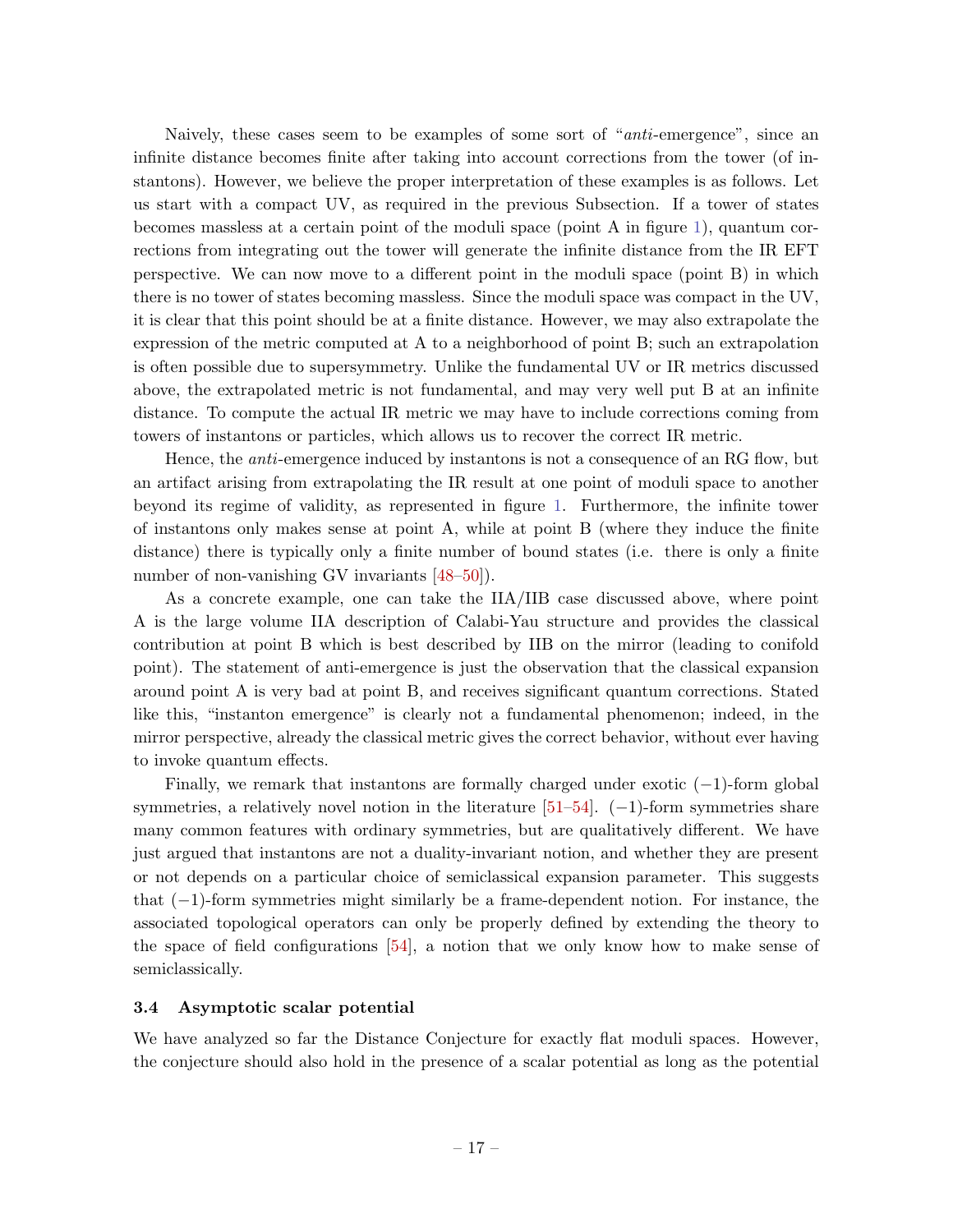energy remains below the cutoff along the infinite distance path. This is necessary by the consistency of the conjecture at any energy scale (see e.g. the discussion in [\[55\]](#page-28-8)) and has been checked in several string theory setups [\[56–](#page-28-9)[58\]](#page-28-10). We can also justify this based on the finiteness arguments given in this paper, as we explain in the following.

Consider the setup of Section [3.1](#page-10-1) of a d-dimensional scalar theory compactified to one dimensions. We can add a d-dimensional scalar potential such that the 1D Lagrangian becomes

$$
L = \frac{1}{2}\dot{\phi}^2 - V(\phi)
$$
 (3.29)

where the potential goes to zero  $V(\phi) \to 0$  as  $\phi \to \infty$ . The Hamiltonian still has infinitely many eigenstates in a finite window around zero energy, since one still has a continuum of scattering states. Hence, the EFT description must fail at some cutoff decreasing with the field range at least as [\(3.8\)](#page-11-3). The situation would be different if the potential diverged asymptotically, so that the spectrum becomes discrete. However, in that case, the EFT does not have any infinite distance trajectory since this is obstructed by the potential, so there is no problem to start with.

We could wonder whether the mere existence of an infinite tower of states becoming light is only consistent with certain behaviors of the potential. In fact, one can argue that the potential cannot asymptote to a positive value at infinite field distance, since this would be in contradiction with the Higuchi bound [\[59\]](#page-28-11) (with the mild assumption that the tower contains some higher spin states which is the case in all known string theory examples, either because of KK copies of the graviton or because there is a tower of string excitation modes). If the vacuum energy remains positive when approaching the infinite distance limit, the Higuchi bound implies that

<span id="page-18-0"></span>
$$
H < m_{\text{tower}} \tag{3.30}
$$

where  $H$  is the Hubble scale. Assuming the infinite tower becomes massless at an infinite distance (which is not obvious, due to effects of the  $dS$  curvature  $[60, 61]$  $[60, 61]$ ), the Hubble scale must, therefore, go to zero (or to negative values) to satisfy [\(3.30\)](#page-18-0). Furthermore, if the cosmological constant scales in Planck units with the mass of the tower as

<span id="page-18-1"></span>
$$
\Lambda_{cc} = H^2 \sim m_{\text{tower}}^{\alpha} \tag{3.31}
$$

then the Higuchi bound implies  $\alpha > 2$ . This is the argument given in [\[62\]](#page-28-14) in favor of a bound for the exponent of the AdS Distance Conjecture; see [\[63\]](#page-28-15) for a similar approach, using the Distance Conjecture and positive vacuum energy, to put an upper bound in the inflaton field range.

A tantalizing possibility is that the potential itself also emerges from integrating out the tower of states as suggested by the Emergence proposal. In fact, this is quite natural in the context of flux-induced scalar potentials where the potential can be re-written as the gauge kinetic function of  $(d-1)$ -form gauge fields in d dimensions, see e.g. [\[64,](#page-28-16) [65\]](#page-29-0). This gauge kinetic function may then emerge from integrating out the towers of states, in the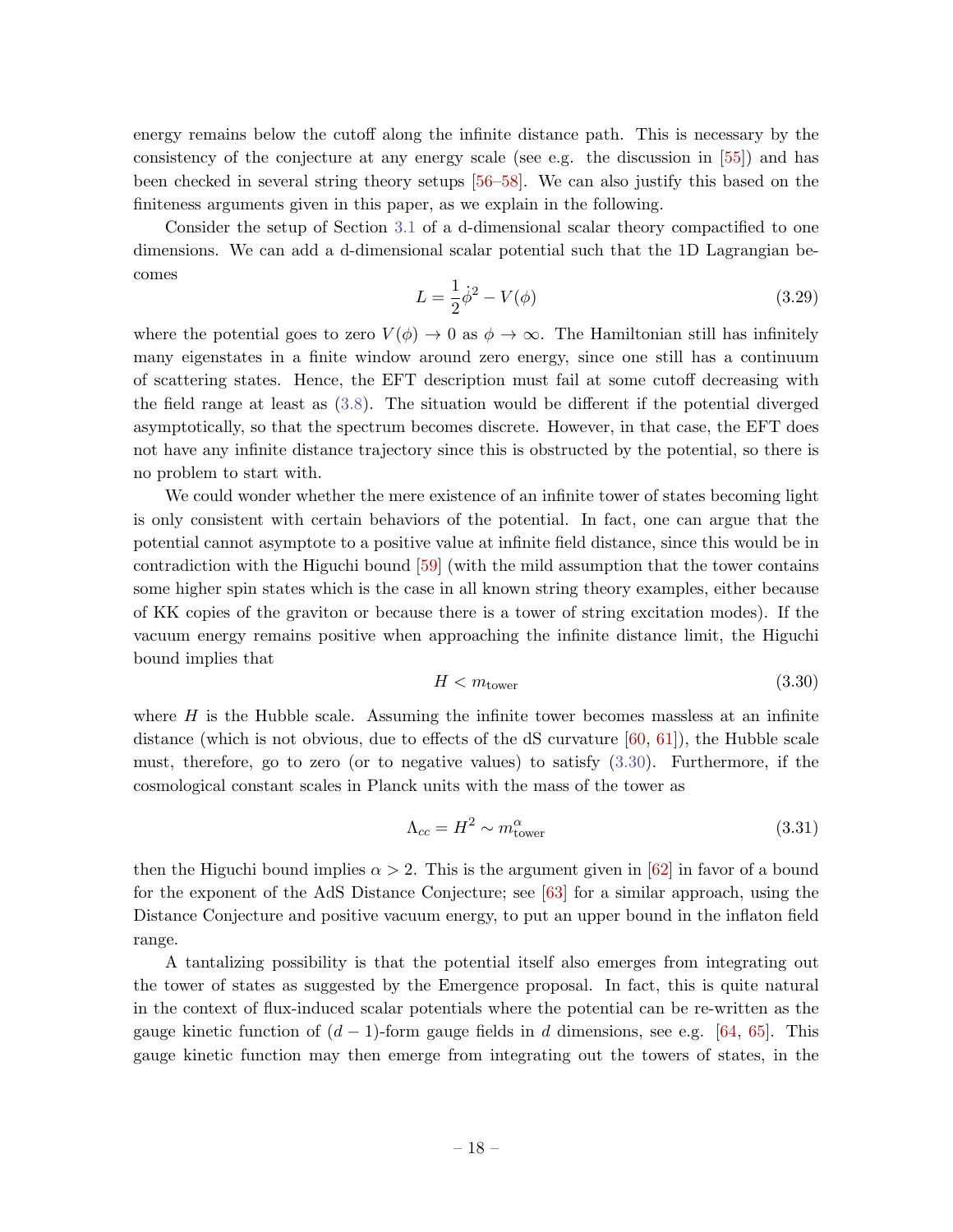same way that the field metric or the 1-form gauge couplings can be interpreted as emerging from quantum corrections from the tower [\[10,](#page-26-6) [30\]](#page-27-7) (and reproducing this way the Distance Conjecture and WGC), see also comments in [\[66\]](#page-29-1).

The one-loop Casimir potential from integrating out particles scales as  $m^d$ , so  $\alpha = d$  is a natural power to expect in those cases, as remarked in [\[67,](#page-29-2) [68\]](#page-29-3).

The relative scaling between the leading potential and the mass of the tower of states has been studied e.g. in asymptotic limits of  $d = 4$   $N = 1$  string compactifications in [\[69,](#page-29-4) [70\]](#page-29-5), where all examples satisfied  $2 \leq \alpha \leq 6$ . These bounds have an interpretation in terms of the tension  $T$  of the membrane charged under the 3-form gauge field generating the potential; they guarantee that the membrane can be described at the semiclassical level, i.e.  $T^{1/3} \geq m_{\text{tower}} \geq T/M_p^2$  where  $T^2 \sim V$  in Planck units. Intriguingly, for the cases with  $\alpha > 4$ , the above estimation of the Casimir potential would suggest that quantum corrections should dominate over the classical flux-induced piece. Interestingly, this can also be used to translate bounds on the exponential rate  $c$  of the potential to bounds on the exponent, since  $2\lambda_{\text{tower}} \leq c \leq \alpha_{max}\lambda_{\text{tower}}.$  For instance, using the bound for the tower found in 4D Calabi-Yau compactifications, which is  $\lambda_{\text{tower}} \geq 1/\sqrt{6}$  [\[37\]](#page-27-14), the above correlation implies that  $c \geq \sqrt{2/3}$ , recovering the TCC bound  $[71]$  as pointed out in  $[72]$ . However, this minimum value for c has not been explicitly found yet in string theory models as remarked in [\[73\]](#page-29-8), where a stronger bound was proposed implying always decelerated cosmologies in the asymptotic limits.

Finally, we would like to comment on the intriguing possibility that the potential is generated only non-perturbatively. For instance, if it is generated by nonperturbative effects, we have  $V \sim e^{c/g^2} \sim e^{-cM_p^2/\Lambda^2}$ , where  $\Lambda$  is the magnetic WGC cutoff. This potentially is a very exciting possibility for our universe, since if we use the observed value of  $g^2$  for the electromagnetic gauge coupling, and take c of order one, one can attain a vacuum energy of the same order of magnitude as the experimental one. However, this form of the potential is incompatible with [\(3.31\)](#page-18-1) since the mass of the tower of states would have to be of order  $\sim \exp(-a/\Lambda^2)$  instead of  $\Lambda$ . This suggests that this scenario can only be engineered away from the strict infinite distance boundaries of the moduli space, unless all perturbative corrections from the tower to the potential somehow magically cancel, so that V does not scale like a power of the mass in the tower.

# <span id="page-19-0"></span>4 Finiteness of vacua

There is a common lore that the string landscape of consistent vacua should be finite (see e.g. [\[74\]](#page-29-9)), as promoted to a Swampland conjecture in [\[75\]](#page-29-10). In this Section, we explain how this connects with the Distance Conjecture and the more general notion of the finiteness of partition functions or more general quantum gravity amplitudes.

First of all, we should define in a more precise way what we mean with *vacuum* in this context. On the one hand, theories with 8 or more supercharges have exact moduli spaces, where there is a vacuum for each value of the field; as a result, the number of vacua is clearly infinite, but in a boring way. We will "mod out" by moduli spaces, and consider two points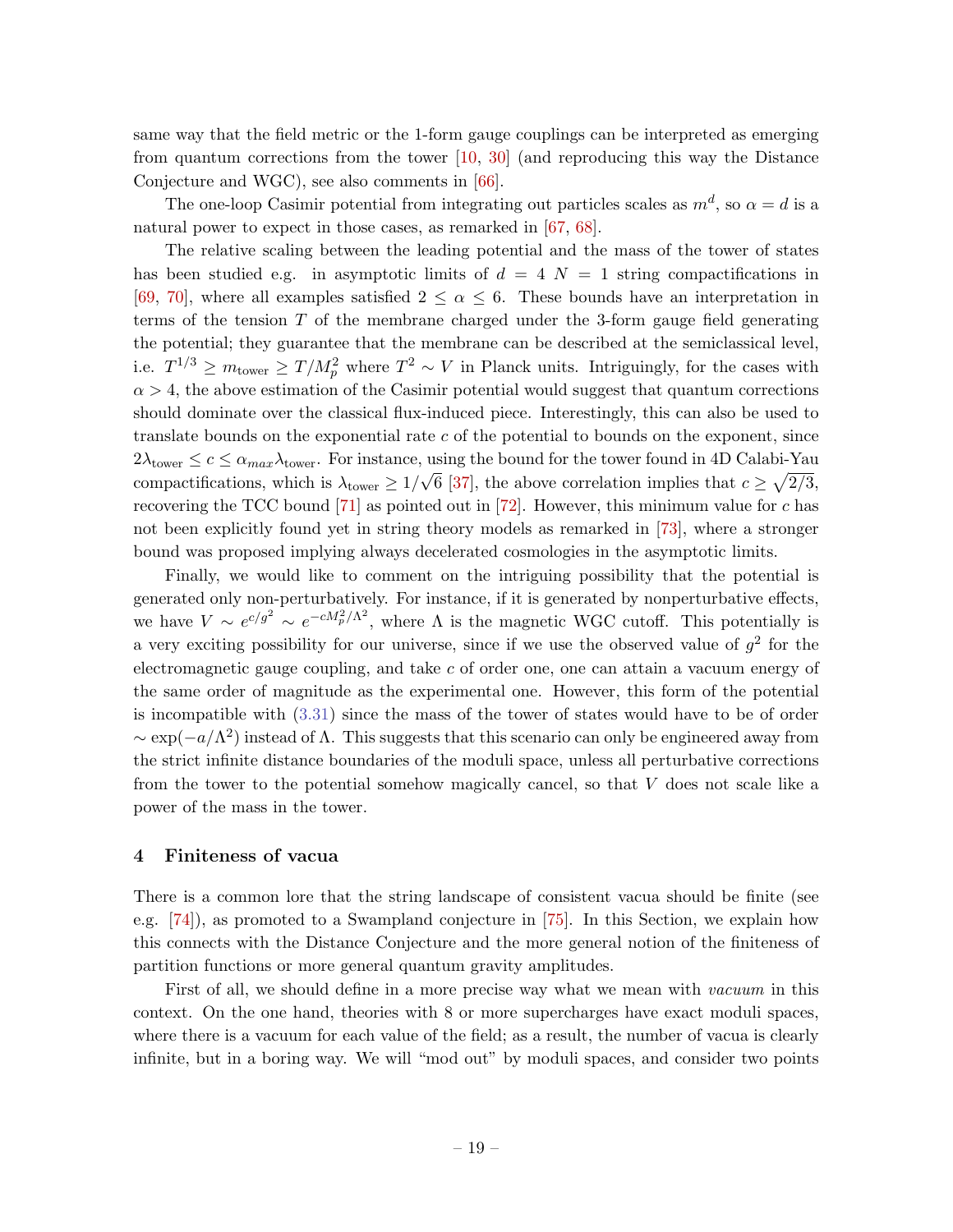in the same moduli space to count as a single vacuum. In this way, for instance, finiteness of vacua for e.g. M theory compactifications to five dimensions maps to the question of whether the Calabi-Yau threefold moduli space has a finite number of connected components (in fact, if "Reid's fantasy" is true [\[76\]](#page-29-11), it would have only one).

Secondly, even in theories where a potential is generated, one may have infinite families of vacua, like  $AdS_5 \times S^5$  compactifications of IIB, which are indexed by an integer which can take any value. The point for these is that the quantum gravity cutoff  $\Lambda$  goes to zero as we increase N, so if we fix the value of  $\Lambda$ , only a finite number of vacua area is allowed. More generally, according to the Distance Conjecture, the EFT cutoff goes to zero at the infinite distance limits, so that there is only a finite number of vacua (consistent EFTs) below any given finite cutoff. In particular, it predicts [\[62\]](#page-28-14) that all the AdS vacua have extra space whose size scales with a power of  $\Lambda$  and as  $\Lambda \to 0$  the theory decompactifies to a higher dimensional theory. Therefore, the notion of the finiteness of vacua that we will adopt in this paper is as follows,

Finiteness of quantum gravity vacua: The number of low energy EFTs (after quotienting by moduli spaces) consistent with quantum gravity that are valid (at least) up to a fixed finite energy cutoff is finite.

The same type of argument given for the Distance Conjecture in Section [3.1](#page-10-1) – based on the finiteness of the partition function in low enough dimension – can be used here to argue for this conjecture<sup>[6](#page-20-0)</sup>. If there were infinitely many vacua, the scalar field would probe all these vacua in quantum mechanics, implying in practice a non-compact configuration space and a divergent partition function. If there were disconnected vacua (which is not inconsistent with the Cobordism Conjecture for a fixed cutoff) we would still be getting a divergent partition function for quantum gravity if we compactified to low enough dimension simply due to summing over the infinite choices.

This notion of the finiteness of vacua resonates with Cheeger's theorem [\[77\]](#page-29-12), highlighted in [\[74\]](#page-29-9). The theorem states that in a (potentially infinite) sequence of Riemannian manifolds with metrics such that the sectional curvatures are all bounded from above, the volumes are bounded below, and the diameters are bounded above, there can only be a finite number of diffeomorphism types. The bound on the curvatures is necessary to have an EFT description given by compactification on a manifold, while the bounds on volumes and diameters are required to cut off the infinite distance tails of the field space where towers of states become light. Hence, these mathematical conditions can be replaced by the physical requirement of having an EFT description with a finite cutoff.<sup>[7](#page-20-1)</sup>

<span id="page-20-0"></span> $6$ The above conjecture is also related to the notion that the volume of moduli space that can be described by a given EFT with cutoff is always finite, since infinite volume tails are always cut off by towers of states.

<span id="page-20-1"></span><sup>&</sup>lt;sup>7</sup>It also goes along the lines of the conjecture made in [\[74\]](#page-29-9), namely that the number of 4d vacua with an upper bound on the vacuum energy, an upper bound on the compactification volume, and a lower bound on the mass of the lightest Kaluza-Klein tower, is finite. Again, everything can be replaced by the requirement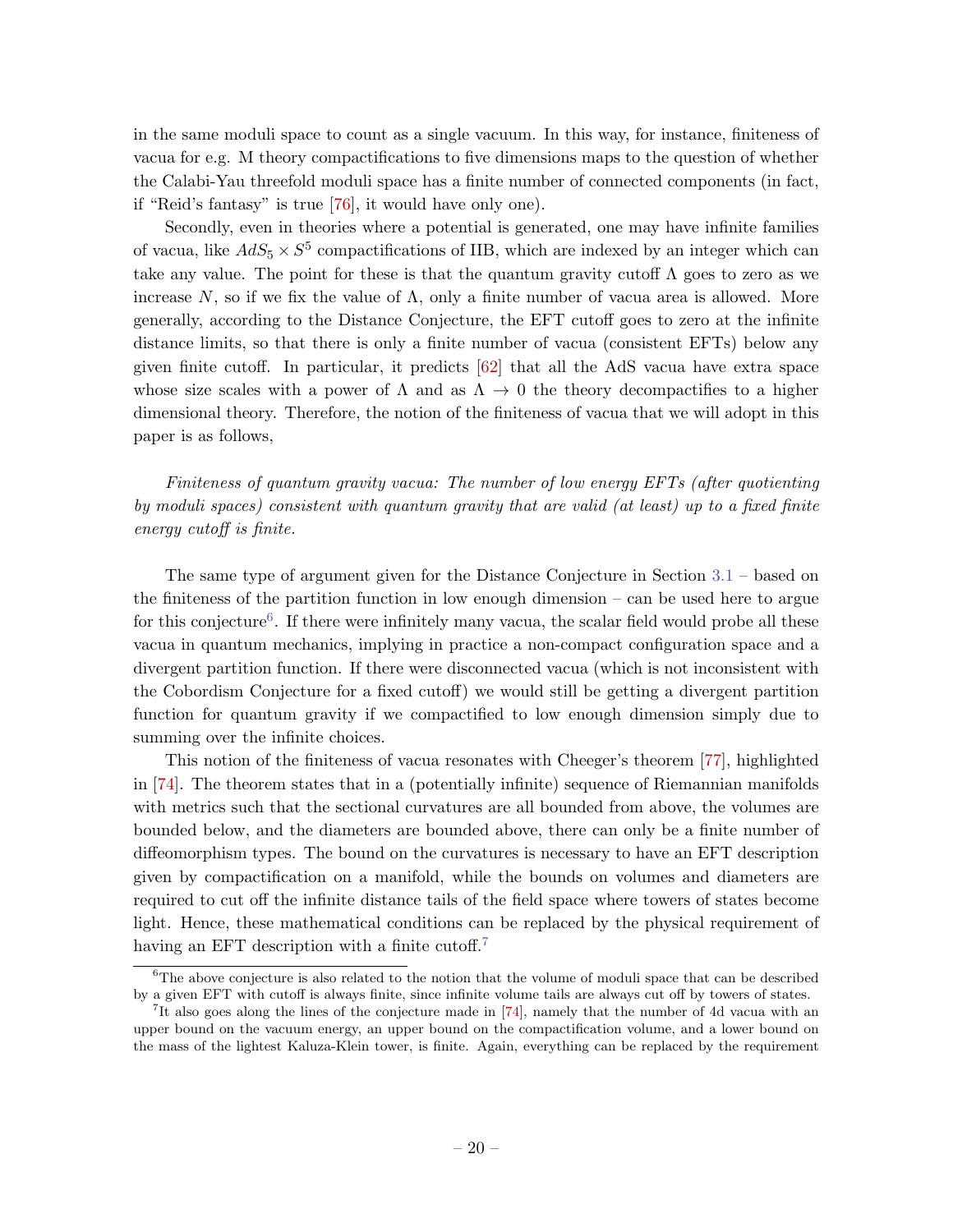It is interesting to notice the similarity of the above notion of the finiteness of vacua with the Distance Conjecture. According to the Distance Conjecture, moduli spaces are only noncompact if there are towers of states becoming light so the cutoff goes to zero. Therefore, the moduli space for a given EFT with a finite cutoff is actually compact, in the same way that we also expect the number of vacua to be finite, and both statements follow from the finiteness of quantum gravity amplitudes. It would be interesting to exploit this analogy further and try to define a distance among different EFTs or different topologies. An interesting candidate could come from the Gromov-Hausdorff metric, since it is proven that the space of d-dimensional Riemannian manifolds with an upper bounded diameter and Ricci  $\leq (d-1)k$  is precompact in this metric. We leave this for future work.

The above notion of the finiteness of vacua also constrains the possible scalar potentials that can arise in quantum gravity. For instance, a periodic scalar potential can only be valid for a finite field range, since otherwise it would give rise to infinitely many vacua. Analogously, potentials with infinitely many vacua are only allowed if they imply an infinite distance variation of the scalar fields, so that the number of vacua becomes finite below any finite cutoff, due to the tower of states. It also nicely matches with the finiteness of self-dual flux vacua shown in [\[78\]](#page-29-13) in the context of Calabi-Yau compactifications.

More generally, the finiteness of vacua might arise from a more broad concept of the finiteness of quantum gravity amplitudes. In the next Section, we will explain in more detail what we mean with the finiteness of amplitudes.

# <span id="page-21-0"></span>5 Conclusion: On the quest for a general principle from finiteness of amplitudes

The basic goal of this paper is to find the underlying principle behind many of the Swampland constraints that have been proposed so far. We have seen in the previous Sections how familiar Swampland conjectures, such as the Distance Conjecture and WGC, can arise from considerations about black hole physics and application of entropy bounds or finiteness of partition functions.

In this Section, we wish to speculate on a generalization of these considerations, which is a natural extension of the finiteness of the Bekenstein-Hawking entropy of black holes.

The basic observation throughout this paper is that in a consistent quantum theory, physical amplitudes such as overlaps between two quantum states, expectation values, etc. must attain finite values. In an EFT framework, one often allows for pathological amplitudes – for instance, in the SM without the Higgs field, scattering amplitudes would violate unitarity [\[79,](#page-29-14) [80\]](#page-29-15) –. But in a full, UV complete theory, physical observables are always finite. In the context of quantum gravity, the finiteness of amplitudes can help us distinguish consistent models from those which are not, becoming a Swampland constraint.

of having an EFT description with a finite cutoff; the infinite tower of states then remains above this cutoff which effectively implies the bounds on volumes, couplings, etc.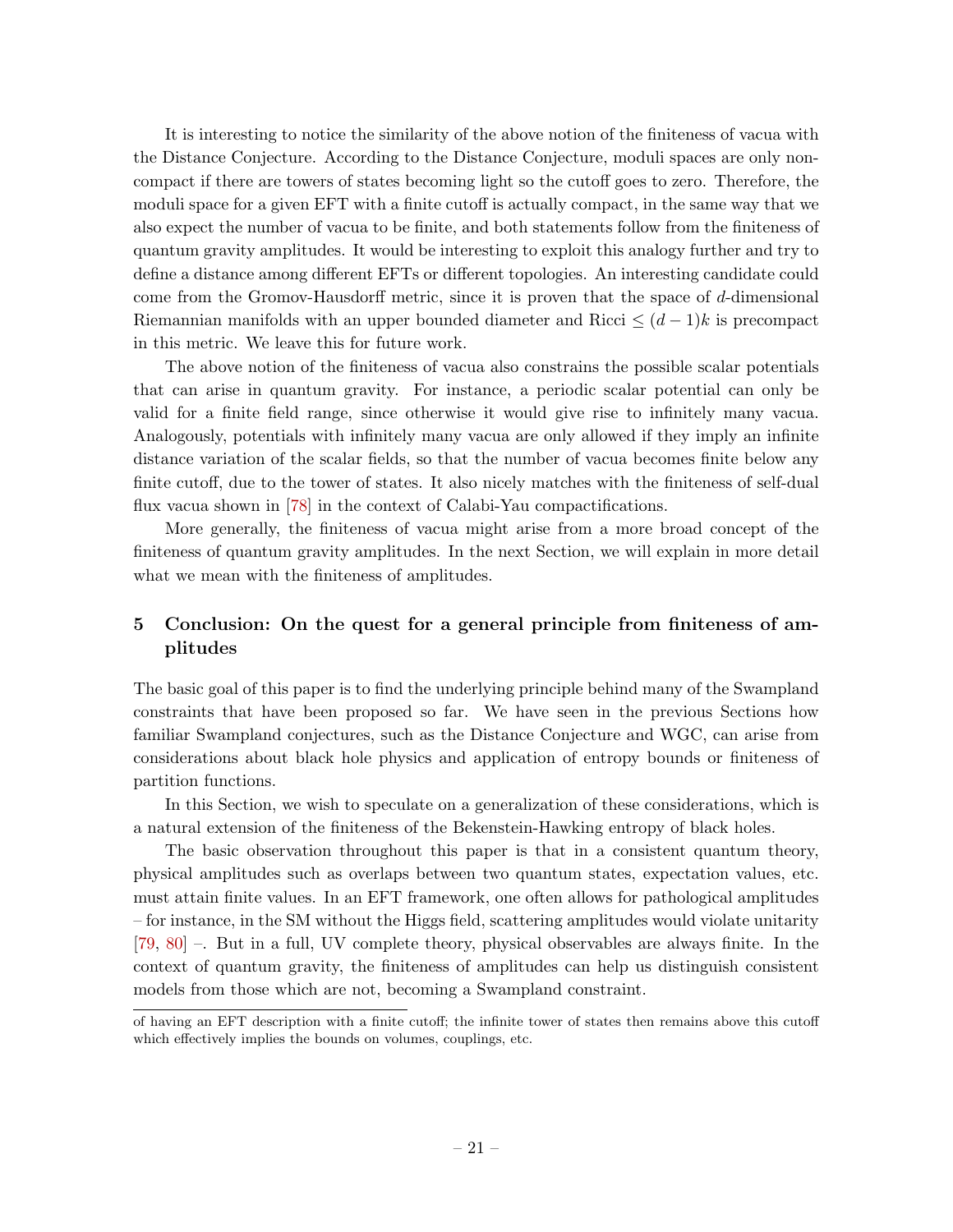To discuss what the finiteness of quantum gravity amplitudes means, we need to explain which quantum gravity amplitudes we are talking about in the first place. We only know how to define precise observables, and hence precise amplitudes, for theories of gravity in the presence of asymptotic boundaries. Examples are the conformal boundary of AdS or null infinity for Minkowski theories. In these situations, we have a well-defined notion of what a quantum gravity amplitude is; examples are S-matrix elements in flat space, or CFT correlators in the AdS case. Although it would be very interesting, we do not know how to meaningfully discuss amplitudes for quantum gravity in a compact space; and in fact, the Baby Universe Hypothesis [\[52\]](#page-28-17) suggests that one should expect a one-dimensional Hilbert space. Therefore, in this paper we shall restrict to the non-compact case. In this case, the boundary degrees of freedom comprise a dual system where gravity is weakly coupled, and there is a well-defined notion of energy – the energy of the asymptotic scattering states in flat space S-matrix, CFT Hamiltonian for AdS, etc. A proposal for a more precise statement would be that in any theory of quantum gravity, quantum gravity amplitudes defined in this way are finite.

We now comment on the application of our statements to the interesting particular case of partition functions. In field theory, partition functions often have volume divergences in noncompact spacetime. Similarly, one might guess that thermal effects can also give a divergent partition function in gravity; but for quantum gravity in Minkowski space, there is no finite temperature ensemble due to the Jeans instability towards production of black holes [\[81\]](#page-29-16). Therefore, the finiteness hypothesis predicts that something like the Jeans instability should occur to prevent this counterexample. It would be interesting to study the implications of finiteness for similar instabilities that can also appear at finite volume, such as the ones dual to  $\mathcal{N} = 4$  SYM at suffiently large chemical potential [\[82\]](#page-29-17).

Physical divergences should not be confused with divergences in amplitudes of an effective field theory, which may not be UV complete. For instance, the effective field theory computation (coming from topological string amplitudes [\[83,](#page-29-18) [84\]](#page-29-19)) of certain higher-derivative terms at the conifold point of a Calabi-Yau space is divergent, but this is only because one is missing the contribution of a massless  $D3$  brane [\[85\]](#page-29-20). Including these, one recovers the correct result that these amplitudes are finite (but diverge logarithmically in the deep IR).

Our statement is true in AdS/CFT, since by holographic duality, any AdS amplitude is exactly equal to a CFT amplitude, which are manifestly finite. But the power of the statement relies on its generality, and the fact that it should hold beyond AdS/CFT. If the finiteness conjecture is true, it may bring us closer to an explanation for the finiteness of the string theory landscape. For instance, consider compactification of 10-dimensional string theory to two dimensions on an arbitrary 8-manifold  $X_8$ . In two dimensions, the geometry itself can fluctuate at arbitrarily small energy cost, so the wavefunction is spread over all moduli fields, and even topological transitions between two different choices of  $X_8$  are only take a finite amount of energy. This means that all possible choices of  $X_8$  will have nonzero contributions to quantum gravity amplitudes; if they are all positive and bounded below, they could induce a divergence, leading to the conclusion that the number of allowed  $X_8$ 's is finite.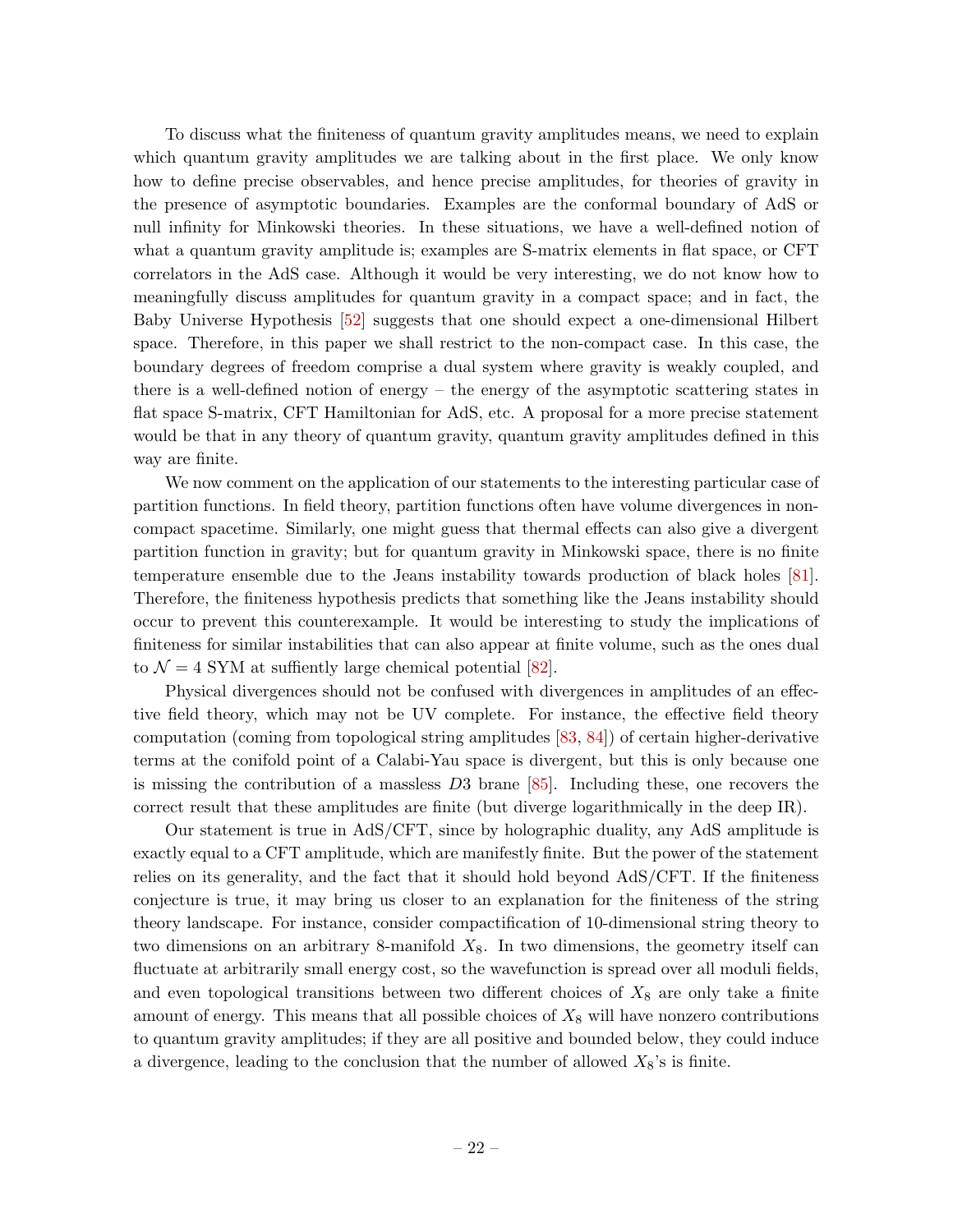The finiteness conjecture is an extension of a principle first established in [\[8\]](#page-26-4), which used finiteness of the probe brane moduli space. A localized probe brane cannot have infinitely many internal states, as this would conflict with Bekenstein bound. This means that the moduli space of a probe brane must be compact, which is in itself a Swampland constraint [\[8,](#page-26-4) [9\]](#page-26-5).

#### Acknowledgements

We thank Mike Douglas for useful discussions and comments. We thank the Summer Program of the Simons Center for Geometry and Physics for kind hospitality during the early stages of this work. The work of YH is supported by JSPS Overseas Research Fellowships. The work of MM, CV is supported by a grant from the Simons Foundation (602883, CV) and by the NSF grant PHY-2013858, which also supported IV in the early stages of this work. In the later stages IV was supported by grant RYC2019-028512-I from the MCI (Spain), and also gratefully acknowledges hospitality from CMSA at Harvard.

# <span id="page-23-0"></span>A Entropy trouble for dilatonic black holes

In this Appendix we repeat the entropy argument of Section [2](#page-2-1) for the particular case of an exponentially decreasing gauge coupling, common in string compactifications. This may help illustrate some of the general points made in the main text.

Let us first briefly review the main features of electric black hole solutions of the theory in [\(2.1\)](#page-3-2) with  $g = e^{a\phi}$ . We refer the reader to [\[20,](#page-26-10) [27\]](#page-27-4) for further details. The metric for the non-extremal electric solution of charge  $Q$  and mass  $M$  is given by

$$
ds^{2} = -fdt^{2} + f^{-1}dr^{2} + r^{2}R^{2}d\Omega_{2}^{2}
$$
 (A.1)

where

<span id="page-23-2"></span>
$$
f = \left(1 - \frac{r_+}{r}\right) \left(1 - \frac{r_-}{r}\right)^{\frac{1 - a^2}{1 + a^2}}, \quad R = \left(1 - \frac{r_-}{r}\right)^{\frac{a^2}{1 + a^2}},\tag{A.2}
$$

and  $r_-, r_+$  are the inner and outer horizons respectively, which can be determined in terms of Q, M [\[20\]](#page-26-10). The extremal limit corresponds to  $r_h \equiv r_- = r_+$  which occurs when  $r_h = (r_+ - r_+)/2$  $(1+a^2)M = \sqrt{1+a^2}Q_{ext}e^{-a\phi_0}$  and implies  $f = R^{2/a^2}$ . The horizon area,  $A = r_h^2 R(r_h)^2$ , which is proportional to the classical contribution to the entropy, becomes parametrically small for nearly extremal solutions, and is exactly zero for extremal solutions since  $R(r \to r_h) \to 0$ .

The scalar and electric field behave in general as [\[20,](#page-26-10) [27\]](#page-27-4)

<span id="page-23-1"></span>
$$
\phi = -\phi_0 + \frac{1}{a}\log R, \quad F_{tr} = \frac{e^{-2\phi_0}Q}{r^2}.
$$
\n(A.3)

so the maximum dilaton excursion from  $\infty$  to the horizon  $r_h$ 

$$
\Delta \phi = \frac{1}{2a} \log \frac{A}{r_h^2} \tag{A.4}
$$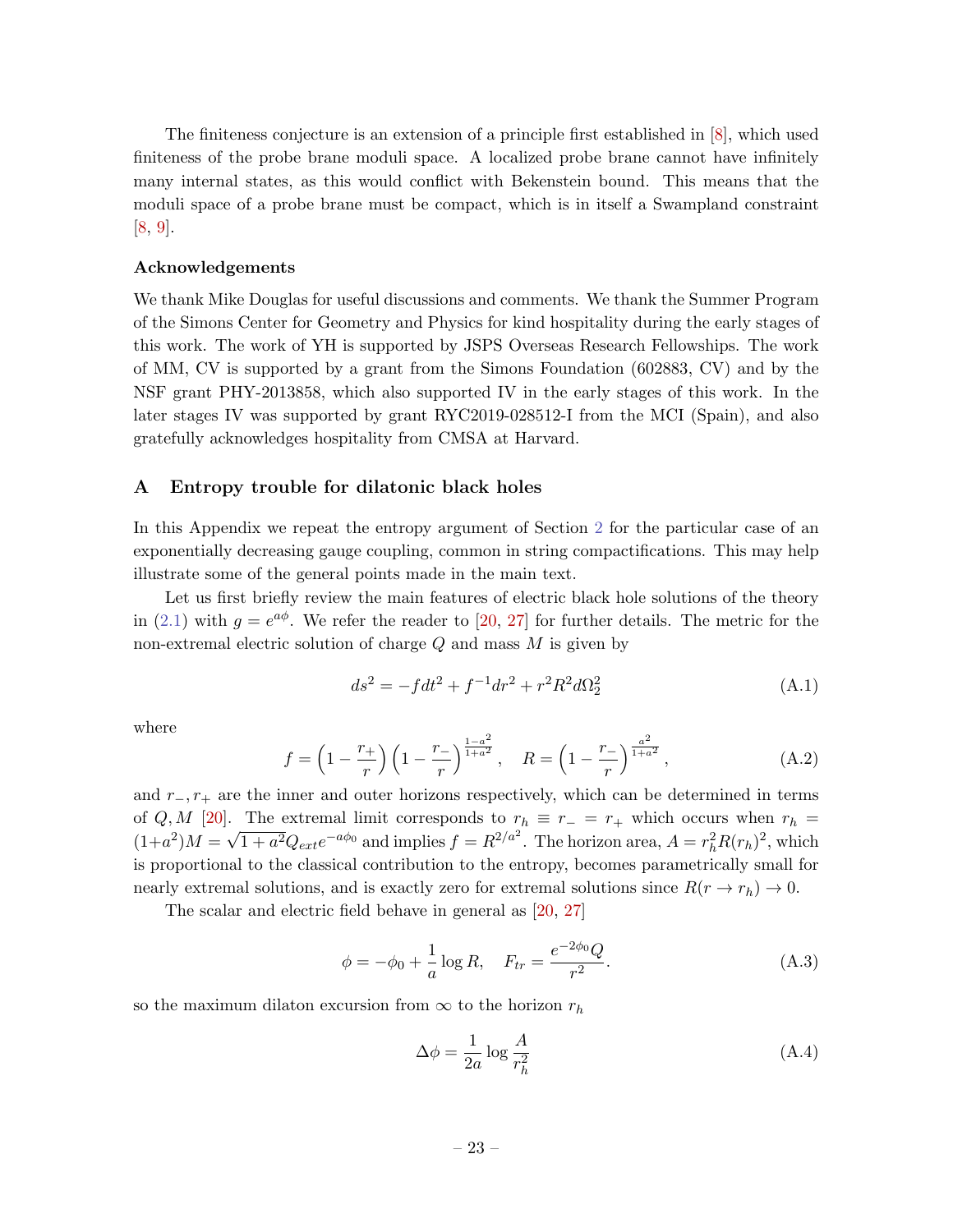is parametrically large for nearly extremal black holes, and diverges for extremal solutions since they become of zero-size.

By looking at  $(A.3)$ , one can see that the gradient of the scalar indeed increases as we approach the black hole horizon. We can only trust the EFT description if the gradients and curvatures are small enough, that is, if

<span id="page-24-0"></span>
$$
|d\phi|^2 = f(r)(\partial\phi)^2 = \frac{a^2}{1+a^2} \frac{e^{-2a\phi_0} Q^2}{r^2 A(r)} \le \Lambda^2
$$
\n(A.5)

where we have used  $(A.2)$  and  $(A.3)$  for the case of extremal solutions. Recall that  $A(r)$  here is the effective horizon area,  $A(r) = r^2 R^2(r)$ . We should think of  $\Lambda$  as the scale where the four-dimensional local field theory description breaks down, like e.g. the string scale or the KK scale. As we know, in general  $\Lambda$  depends on  $\phi$ , and our challenge is to determine exactly how.

When the cutoff  $\Lambda \to \infty$  this is saturated at the horizon  $r = r_h$ . Since these black holes have horizon zero area, in this case we would count an infinite number of pointlike particles as discussed in Section [2.](#page-2-1) However, suppose that  $\Lambda$  is finite. Then, the EFT breakdown happens at some value  $r_{\star}$  before reaching the horizon. At that value  $r_{\star}$ , the effective area of the black hole is given by √

<span id="page-24-2"></span>
$$
A(r_{\star}) = r_{\star}^{2} \left( 1 - \frac{Q\sqrt{1 + a^{2}}e^{-a\phi_{0}}}{r_{\star}} \right)
$$
 (A.6)

and [\(A.5\)](#page-24-0) gets saturated for

<span id="page-24-3"></span>
$$
Q^{2} = \frac{1+a^{2}}{a^{2}} e^{2a\phi_{0}} r_{\star}^{2} A(r_{\star}) \Lambda^{2} . \qquad (A.7)
$$

By replacing this into [\(2.14\)](#page-7-0) with  $L^2 = A(r_{\star})$ ,<sup>[8](#page-24-1)</sup> we get

$$
\Lambda \le \frac{a}{\sqrt{1+a^2}} e^{-a\phi_0} R(r_\star)
$$
\n(A.8)

implying that the cutoff must decrease faster than  $R =$ √  $A/r$ . Interestingly, by using  $(A.3)$ , this is equivalent to an exponential drop-off of the cutoff in terms of the field distance

$$
\Lambda \le M_p \frac{a}{\sqrt{1+a^2}} \exp(-a\phi(r_\star)) = \frac{\sqrt{2}a}{\sqrt{1+a^2}} g(r_\star) M_p \tag{A.9}
$$

as dictated by the Distance Conjecture. Furthermore, the exponential rate is such that it can also be written as proportional to the gauge coupling, which is precisely the cutoff dictated by the magnetic version of the WGC, as more generally derived in Section [2.](#page-2-1)

<span id="page-24-1"></span><sup>&</sup>lt;sup>8</sup>From [\(A.6\)](#page-24-2) and [\(A.7\)](#page-24-3), this equation has a solution only if  $\Lambda < \frac{a}{1+a^2} L^{-1}$  for  $Q = Q_{\text{max}}$ . If this is not satisfied, there are infinitely many small black holes with arbitrary charges.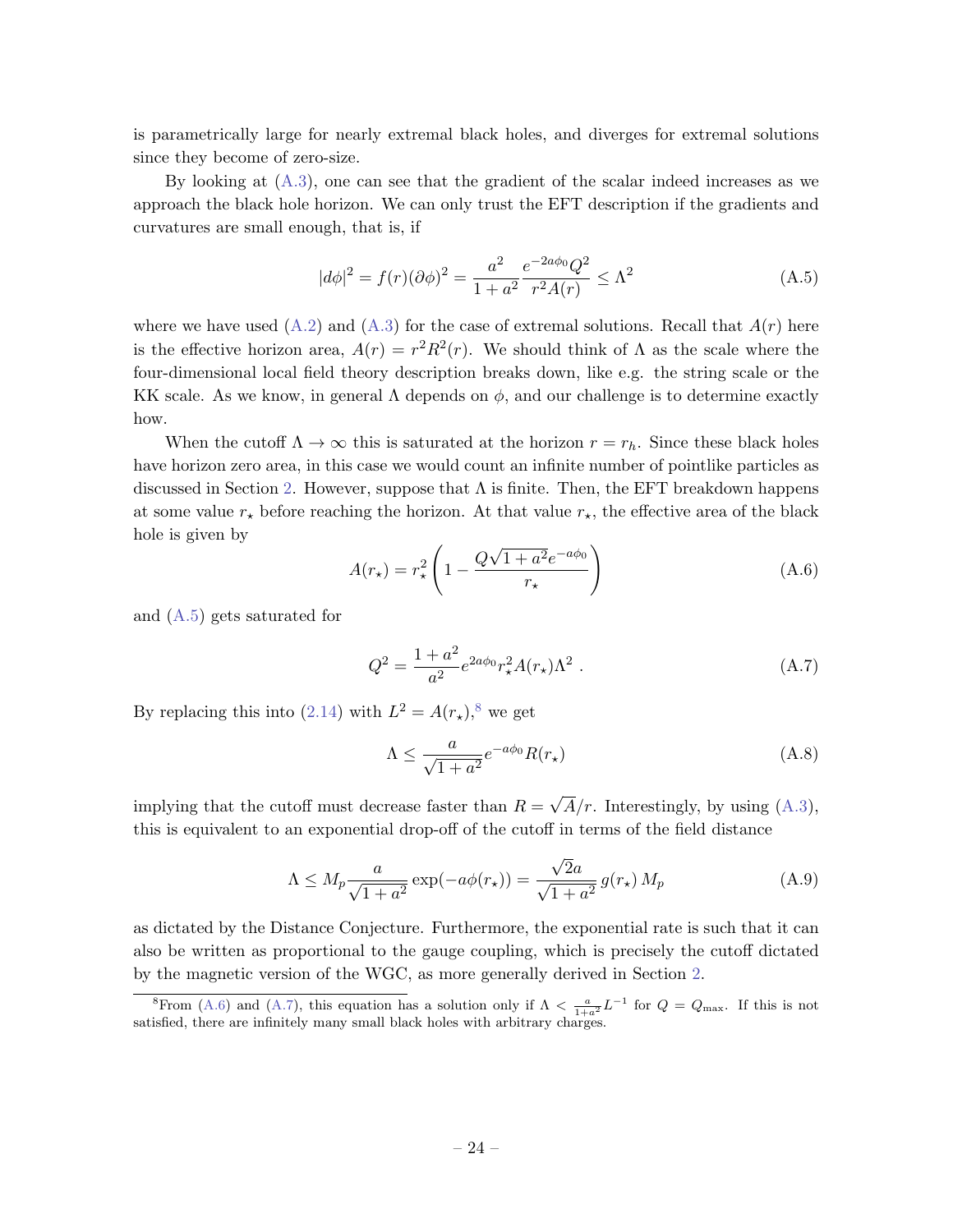#### <span id="page-25-0"></span>B Stability of small black holes

In this Appendix we study the stability of these small black holes and show that they are sufficiently long lived to count as different species, as required in  $(2.14)$ . When counting the contribution of the small black holes to the entropy, we have assumed that we can count the black holes as different species, so each black hole of a given charge contributes at least one unit to the entropy. This is justified if the interactions are weak and the black holes are long lived. We argued that this should be the case as the gauge coupling is small (and goes to zero at the horizon), but here we directly compute the Schwinger pair production rate, to make sure that it is exponentially suppressed. The expression for the rate of change of the charge can be obtained by integrating the Schwinger pair-production rate in the outside geometry, as

$$
\frac{dQ}{dt} = \int \Gamma dr \wedge dt \simeq \int_{r_H}^{\infty} \sqrt{g} (qE)^2 e^{-m^2/qE} dr \tag{B.1}
$$

where the electric field in our case is given by

$$
qE(r) = \frac{Qqq(r)^2}{A(r)} = \frac{Qqe^{-2\phi_0}}{r^2}
$$
 (B.2)

The result of this integral (for constant  $m$ ) reads

$$
\frac{dQ}{dt} \simeq \frac{1}{4}q^2 Q e^{-3\phi_0} \left( \sqrt{2} \frac{2m^2 Q}{q} E_1 \left( \frac{2m^2 Q}{q} \right) + \sqrt{2} e^{-\frac{2m^2 Q}{q}} - 4\sqrt{\pi} m \sqrt{qQ} \operatorname{erfc} \left( \sqrt{2} m \sqrt{\frac{Q}{q}} \right) \right)
$$
\n(B.3)

where the special function  $xE_1(x)$  is upper bounded by  $\approx 0.26$  around  $x = 1$  and highly suppresed for  $x > 1$ . We can also identify the exponential suppression characteristic of the Schwinger effect for large charges. To be long lived we need that the discharge rate is smaller than its mass  $\frac{dQ}{dt} < M \sim e^{-\phi_0} Q$ ; this is automatically true due to the exponential factors.

This computation makes sense as long as  $m^2 \gg qE$  and the pair-production rate is suppressed; we have checked that the value of the radius at which this happens is smaller than  $r_*$ , and so it lies in the region outside of the reach of the EFT. The contribution to the decay rate coming from the core region, where the fieldstrengths are large, cannot be captured with the semiclassical analysis above. We leave an analysis of this interesting point to future work.

# References

- <span id="page-25-1"></span>[1] T. D. Brennan, F. Carta and C. Vafa, The String Landscape, the Swampland, and the Missing Corner, PoS [TASI2017](http://dx.doi.org/10.22323/1.305.0015) (2017) 015, [[1711.00864](https://arxiv.org/abs/1711.00864)].
- <span id="page-25-2"></span>[2] E. Palti, The Swampland: Introduction and Review, Fortsch. Phys. 67 [\(2019\) 1900037,](http://dx.doi.org/10.1002/prop.201900037) [[1903.06239](https://arxiv.org/abs/1903.06239)].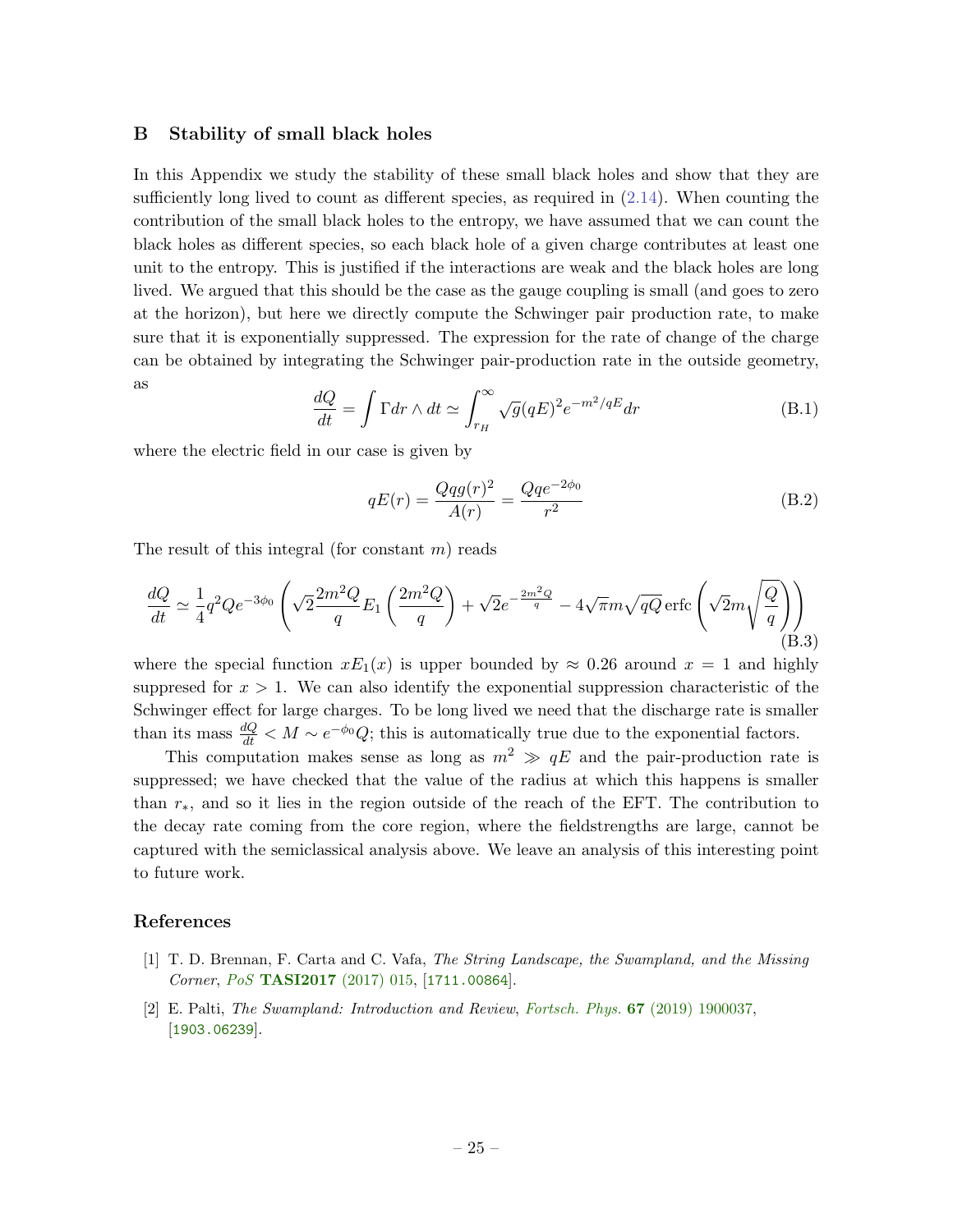- <span id="page-26-16"></span>[3] M. van Beest, J. Calderón-Infante, D. Mirfendereski and I. Valenzuela, Lectures on the Swampland Program in String Compactifications, [2102.01111](https://arxiv.org/abs/2102.01111).
- <span id="page-26-0"></span>[4] M. Graña and A. Herráez, *The Swampland Conjectures: A Bridge from Quantum Gravity to* Particle Physics, Universe 7 [\(2021\) 273,](http://dx.doi.org/10.3390/universe7080273) [[2107.00087](https://arxiv.org/abs/2107.00087)].
- <span id="page-26-1"></span>[5] N. Arkani-Hamed, L. Motl, A. Nicolis and C. Vafa, The String Landscape, Black Holes and Gravity as the Weakest Force, JHEP  $06$  [\(2007\) 060,](http://dx.doi.org/10.1088/1126-6708/2007/06/060) [[hep-th/0601001](https://arxiv.org/abs/hep-th/0601001)].
- <span id="page-26-2"></span>[6] H. Ooguri and C. Vafa, On the Geometry of the String Landscape and the Swampland, [Nucl.](http://dx.doi.org/10.1016/j.nuclphysb.2006.10.033) Phys. B766 (2007) 21-33, [[hep-th/0605264](https://arxiv.org/abs/hep-th/0605264)].
- <span id="page-26-3"></span>[7] J. McNamara and C. Vafa, Cobordism Classes and the Swampland, [1909.10355](https://arxiv.org/abs/1909.10355).
- <span id="page-26-4"></span>[8] Y. Hamada and C. Vafa, 8D Supergravity, Reconstruction of Internal Geometry and the Swampland, JHEP 06 [\(2021\) 178,](http://dx.doi.org/10.1007/JHEP06(2021)178) [[2104.05724](https://arxiv.org/abs/2104.05724)].
- <span id="page-26-5"></span>[9] A. Bedroya, Y. Hamada, M. Montero and C. Vafa, Compactness of Brane Moduli and the String Lamppost Principle in  $d > 6$ , [2110.10157](https://arxiv.org/abs/2110.10157).
- <span id="page-26-6"></span>[10] T. W. Grimm, E. Palti and I. Valenzuela, Infinite Distances in Field Space and Massless Towers of States, JHEP 08 [\(2018\) 143,](http://dx.doi.org/10.1007/JHEP08(2018)143) [[1802.08264](https://arxiv.org/abs/1802.08264)].
- <span id="page-26-7"></span>[11] B. Heidenreich, M. Reece and T. Rudelius, Emergence of Weak Coupling at Large Distance in Quantum Gravity, [Phys. Rev. Lett.](http://dx.doi.org/10.1103/PhysRevLett.121.051601)  $121$  (2018) 051601, [[1802.08698](https://arxiv.org/abs/1802.08698)].
- <span id="page-26-8"></span>[12] B. Heidenreich, M. Reece and T. Rudelius, Sharpening the Weak Gravity Conjecture with Dimensional Reduction, JHEP 02 [\(2016\) 140,](http://dx.doi.org/10.1007/JHEP02(2016)140) [[1509.06374](https://arxiv.org/abs/1509.06374)].
- [13] B. Heidenreich, M. Reece and T. Rudelius, Evidence for a sublattice weak gravity conjecture, JHEP 08 [\(2017\) 025,](http://dx.doi.org/10.1007/JHEP08(2017)025) [[1606.08437](https://arxiv.org/abs/1606.08437)].
- <span id="page-26-9"></span>[14] S. Andriolo, D. Junghans, T. Noumi and G. Shiu, A Tower Weak Gravity Conjecture from Infrared Consistency, Fortsch. Phys. 66 [\(2018\) 1800020,](http://dx.doi.org/10.1002/prop.201800020) [[1802.04287](https://arxiv.org/abs/1802.04287)].
- <span id="page-26-13"></span>[15] C. Cheung, J. Liu and G. N. Remmen, Proof of the Weak Gravity Conjecture from Black Hole Entropy, JHEP 10 [\(2018\) 004,](http://dx.doi.org/10.1007/JHEP10(2018)004) [[1801.08546](https://arxiv.org/abs/1801.08546)].
- [16] Y. Hamada, T. Noumi and G. Shiu, Weak Gravity Conjecture from Unitarity and Causality, [Phys. Rev. Lett.](http://dx.doi.org/10.1103/PhysRevLett.123.051601) 123 (2019) 051601, [[1810.03637](https://arxiv.org/abs/1810.03637)].
- [17] M. Montero, A Holographic Derivation of the Weak Gravity Conjecture, JHEP 03 [\(2019\) 157,](http://dx.doi.org/10.1007/JHEP03(2019)157) [[1812.03978](https://arxiv.org/abs/1812.03978)].
- <span id="page-26-14"></span>[18] N. Arkani-Hamed, Y.-t. Huang, J.-Y. Liu and G. N. Remmen, Causality, Unitarity, and the Weak Gravity Conjecture, [2109.13937](https://arxiv.org/abs/2109.13937).
- <span id="page-26-15"></span>[19] Q. Bonnefoy, L. Ciambelli, D. Lüst and S. Lüst, *Infinite Black Hole Entropies at Infinite* Distances and Tower of States, Nucl. Phys. B 958 [\(2020\) 115112,](http://dx.doi.org/10.1016/j.nuclphysb.2020.115112) [[1912.07453](https://arxiv.org/abs/1912.07453)].
- <span id="page-26-10"></span>[20] D. Garfinkle, G. T. Horowitz and A. Strominger, Charged black holes in string theory, [Phys.](http://dx.doi.org/10.1103/PhysRevD.43.3140) Rev. D 43 [\(1991\) 3140.](http://dx.doi.org/10.1103/PhysRevD.43.3140)
- <span id="page-26-11"></span>[21] A. Sen, Extremal black holes and elementary string states, [Mod. Phys. Lett. A](http://dx.doi.org/10.1142/S0217732395002234) 10 (1995) [2081–2094,](http://dx.doi.org/10.1142/S0217732395002234) [[hep-th/9504147](https://arxiv.org/abs/hep-th/9504147)].
- <span id="page-26-12"></span>[22] A. Sen, Black hole solutions in heterotic string theory on a torus, [Nucl. Phys. B](http://dx.doi.org/10.1016/0550-3213(95)00063-X) 440 (1995) [421–440,](http://dx.doi.org/10.1016/0550-3213(95)00063-X) [[hep-th/9411187](https://arxiv.org/abs/hep-th/9411187)].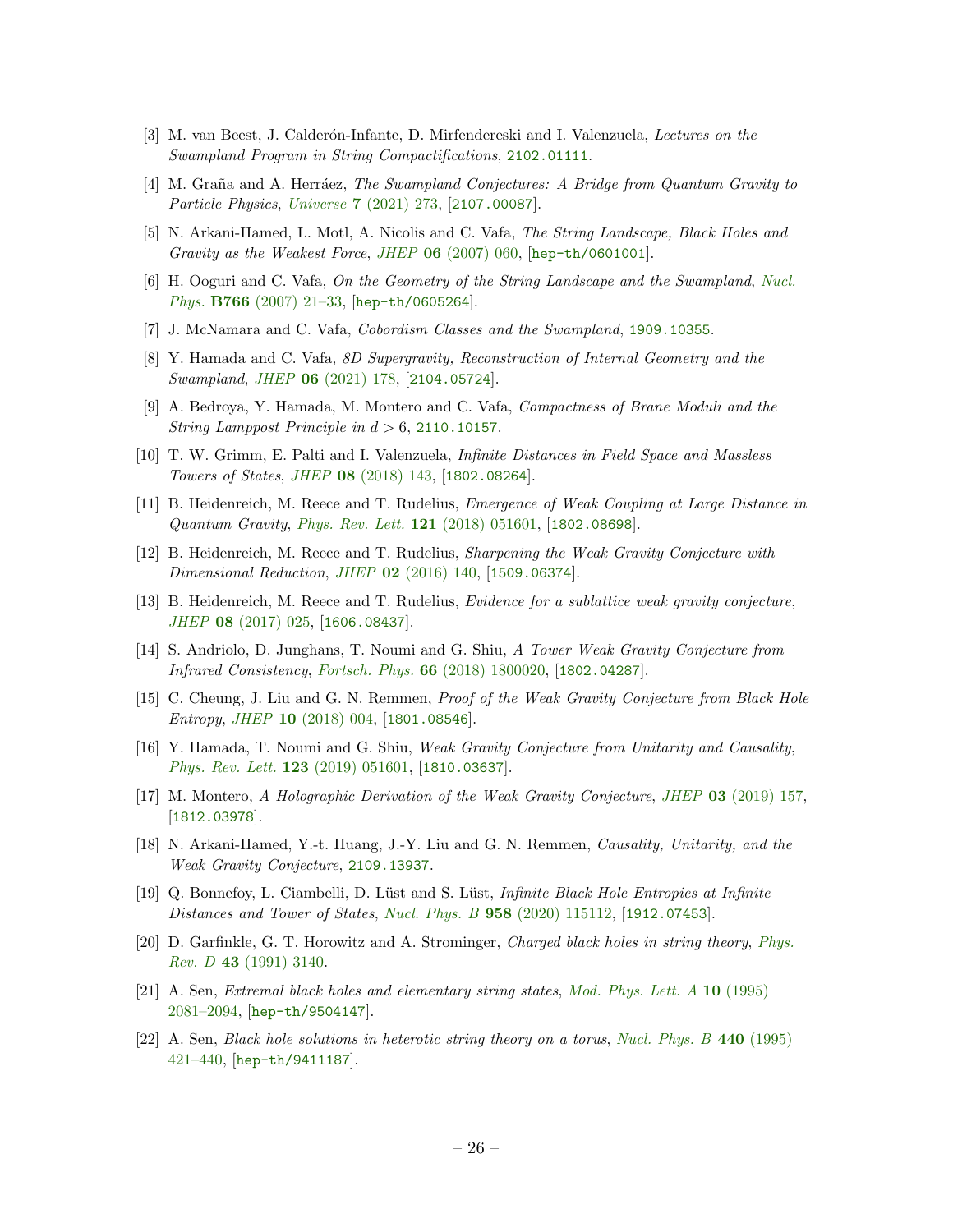- <span id="page-27-0"></span>[23] G. W. Gibbons, R. Kallosh and B. Kol, Moduli, scalar charges, and the first law of black hole thermodynamics, Phys. Rev. Lett. 77 [\(1996\) 4992–4995,](http://dx.doi.org/10.1103/PhysRevLett.77.4992) [[hep-th/9607108](https://arxiv.org/abs/hep-th/9607108)].
- <span id="page-27-2"></span>[24] F. Denef, Attractors at weak gravity, Nucl. Phys. B 547 [\(1999\) 201–220,](http://dx.doi.org/10.1016/S0550-3213(99)00096-6) [[hep-th/9812049](https://arxiv.org/abs/hep-th/9812049)].
- <span id="page-27-1"></span>[25] G. Dall'Agata and A. Gneechi, Flow equations and attractors for black holes in  $N = 2 U(1)$ gauged supergravity, JHEP 03 [\(2011\) 037,](http://dx.doi.org/10.1007/JHEP03(2011)037) [[1012.3756](https://arxiv.org/abs/1012.3756)].
- <span id="page-27-3"></span>[26] F. Denef, Supergravity flows and D-brane stability, JHEP 08 [\(2000\) 050,](http://dx.doi.org/10.1088/1126-6708/2000/08/050) [[hep-th/0005049](https://arxiv.org/abs/hep-th/0005049)].
- <span id="page-27-4"></span>[27] P. Draper and S. Farkas, Transplanckian Censorship and the Local Swampland Distance Conjecture, JHEP 01 [\(2020\) 133,](http://dx.doi.org/10.1007/JHEP01(2020)133) [[1910.04804](https://arxiv.org/abs/1910.04804)].
- <span id="page-27-5"></span>[28] G. Dvali, Black Holes and Large N Species Solution to the Hierarchy Problem, [Fortsch. Phys.](http://dx.doi.org/10.1002/prop.201000009) 58 [\(2010\) 528–536,](http://dx.doi.org/10.1002/prop.201000009) [[0706.2050](https://arxiv.org/abs/0706.2050)].
- <span id="page-27-6"></span>[29] G. Dvali and M. Redi, Black Hole Bound on the Number of Species and Quantum Gravity at *LHC*, *Phys. Rev. D* 77 [\(2008\) 045027,](http://dx.doi.org/10.1103/PhysRevD.77.045027) [[0710.4344](https://arxiv.org/abs/0710.4344)].
- <span id="page-27-7"></span>[30] B. Heidenreich, M. Reece and T. Rudelius, The Weak Gravity Conjecture and Emergence from an Ultraviolet Cutoff, [Eur. Phys. J. C](http://dx.doi.org/10.1140/epjc/s10052-018-5811-3) 78 (2018) 337, [[1712.01868](https://arxiv.org/abs/1712.01868)].
- <span id="page-27-8"></span>[31] N. Arkani-Hamed, S. Dimopoulos and S. Kachru, Predictive landscapes and new physics at a TeV, [hep-th/0501082](https://arxiv.org/abs/hep-th/0501082).
- <span id="page-27-9"></span>[32] D. Harlow, Wormholes, Emergent Gauge Fields, and the Weak Gravity Conjecture, [JHEP](http://dx.doi.org/10.1007/JHEP01(2016)122) 01  $(2016)$  122, [[1510.07911](https://arxiv.org/abs/1510.07911)].
- <span id="page-27-10"></span>[33] P. Corvilain, T. W. Grimm and I. Valenzuela, The Swampland Distance Conjecture for Kähler moduli, JHEP 08 [\(2019\) 075,](http://dx.doi.org/10.1007/JHEP08(2019)075) [[1812.07548](https://arxiv.org/abs/1812.07548)].
- <span id="page-27-11"></span>[34] E. Palti, The Weak Gravity Conjecture and Scalar Fields, JHEP 08 [\(2017\) 034,](http://dx.doi.org/10.1007/JHEP08(2017)034) [[1705.04328](https://arxiv.org/abs/1705.04328)].
- <span id="page-27-12"></span>[35] B. Heidenreich, M. Reece and T. Rudelius, Repulsive Forces and the Weak Gravity Conjecture, JHEP 10 [\(2019\) 055,](http://dx.doi.org/10.1007/JHEP10(2019)055) [[1906.02206](https://arxiv.org/abs/1906.02206)].
- <span id="page-27-13"></span>[36] S.-J. Lee, W. Lerche and T. Weigand, A Stringy Test of the Scalar Weak Gravity Conjecture, Nucl. Phys. B 938 [\(2019\) 321–350,](http://dx.doi.org/10.1016/j.nuclphysb.2018.11.001) [[1810.05169](https://arxiv.org/abs/1810.05169)].
- <span id="page-27-14"></span>[37] N. Gendler and I. Valenzuela, Merging the Weak Gravity and Distance Conjectures Using BPS Extremal Black Holes, JHEP 01 [\(2021\) 176,](http://dx.doi.org/10.1007/JHEP01(2021)176) [[2004.10768](https://arxiv.org/abs/2004.10768)].
- <span id="page-27-15"></span>[38] G. W. Gibbons and S. W. Hawking, Action Integrals and Partition Functions in Quantum Gravity, Phys. Rev. D 15 [\(1977\) 2752–2756.](http://dx.doi.org/10.1103/PhysRevD.15.2752)
- <span id="page-27-16"></span>[39] J. Stout, Infinite Distance Limits and Information Theory, [2106.11313](https://arxiv.org/abs/2106.11313).
- <span id="page-27-17"></span>[40] G. Dvali and C. Gómez, Species and Strings, [1004.3744](https://arxiv.org/abs/1004.3744).
- <span id="page-27-18"></span>[41] E. Witten, Sigma Models and the ADHM Construction of Instantons, [J. Geom. Phys.](http://dx.doi.org/10.1016/0393-0440(94)00047-8) 15 (1995)  $215-226$ ,  $[hep-th/9410052]$  $[hep-th/9410052]$  $[hep-th/9410052]$ .
- <span id="page-27-19"></span>[42] E. Witten, Some Comments on String Dynamics, in Strings 95: Future Perspectives in String Theory, pp. 501–523, 7, 1995. [hep-th/9507121](https://arxiv.org/abs/hep-th/9507121).
- <span id="page-27-20"></span>[43] S.-J. Lee, W. Lerche and T. Weigand, Emergent Strings from Infinite Distance Limits, [1910.01135](https://arxiv.org/abs/1910.01135).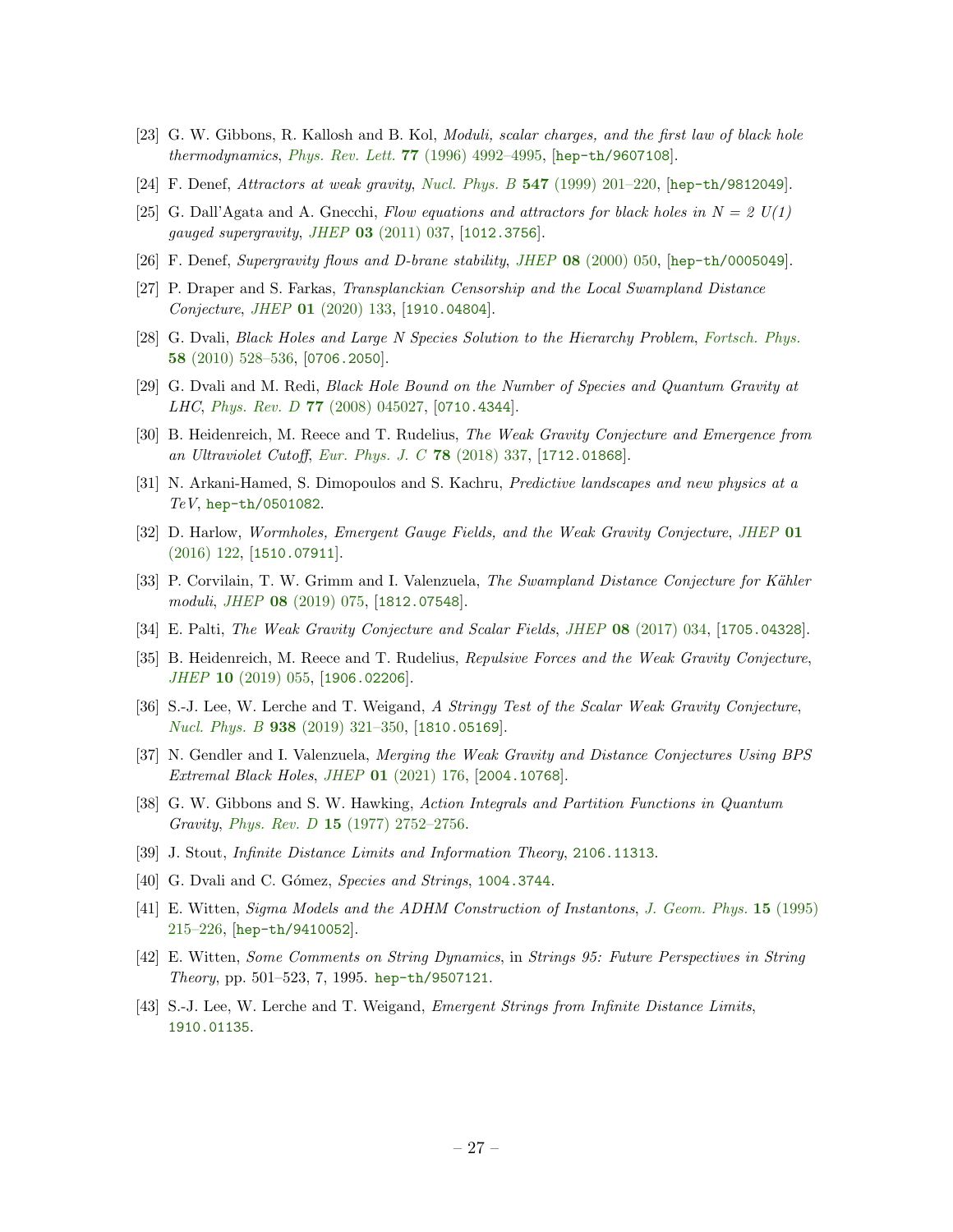- <span id="page-28-0"></span>[44] F. Marchesano and M. Wiesner, Instantons and infinite distances, JHEP 08 [\(2019\) 088,](http://dx.doi.org/10.1007/JHEP08(2019)088) [[1904.04848](https://arxiv.org/abs/1904.04848)].
- <span id="page-28-1"></span>[45] F. Baume, F. Marchesano and M. Wiesner, Instanton Corrections and Emergent Strings, [JHEP](http://dx.doi.org/10.1007/JHEP04(2020)174) 04 [\(2020\) 174,](http://dx.doi.org/10.1007/JHEP04(2020)174) [[1912.02218](https://arxiv.org/abs/1912.02218)].
- <span id="page-28-2"></span>[46] P. Candelas, P. S. Green and T. Hubsch, Rolling Among Calabi-Yau Vacua, [Nucl. Phys. B](http://dx.doi.org/10.1016/0550-3213(90)90302-T) 330 [\(1990\) 49.](http://dx.doi.org/10.1016/0550-3213(90)90302-T)
- <span id="page-28-3"></span>[47] P. Candelas, X. C. De La Ossa, P. S. Green and L. Parkes, A Pair of Calabi-Yau manifolds as an exactly soluble superconformal theory, [Nucl. Phys. B](http://dx.doi.org/10.1016/0550-3213(91)90292-6) 359 (1991) 21–74.
- <span id="page-28-4"></span>[48] R. Gopakumar and C. Vafa, M theory and topological strings. 1., [hep-th/9809187](https://arxiv.org/abs/hep-th/9809187).
- [49] R. Gopakumar and C. Vafa, On the gauge theory / geometry correspondence, [Adv. Theor. Math.](http://dx.doi.org/10.4310/ATMP.1999.v3.n5.a5) Phys. 3 (1999) 1415-1443, [[hep-th/9811131](https://arxiv.org/abs/hep-th/9811131)].
- <span id="page-28-5"></span>[50] R. Gopakumar and C. Vafa, M theory and topological strings. 2., [hep-th/9812127](https://arxiv.org/abs/hep-th/9812127).
- <span id="page-28-6"></span>[51] C. Córdova, D. S. Freed, H. T. Lam and N. Seiberg, Anomalies in the Space of Coupling Constants and Their Dynamical Applications I, [SciPost Phys.](http://dx.doi.org/10.21468/SciPostPhys.8.1.001) 8 (2020) 001, [[1905.09315](https://arxiv.org/abs/1905.09315)].
- <span id="page-28-17"></span>[52] J. McNamara and C. Vafa, Baby Universes, Holography, and the Swampland, [2004.06738](https://arxiv.org/abs/2004.06738).
- [53] Y. Tanizaki and M. Unsal, *Modified instanton sum in QCD and higher-groups, JHEP* 03 [\(2020\)](http://dx.doi.org/10.1007/JHEP03(2020)123) [123,](http://dx.doi.org/10.1007/JHEP03(2020)123) [[1912.01033](https://arxiv.org/abs/1912.01033)].
- <span id="page-28-7"></span>[54] B. Heidenreich, J. McNamara, M. Montero, M. Reece, T. Rudelius and I. Valenzuela, Chern-Weil Global Symmetries and How Quantum Gravity Avoids Them, [2012.00009](https://arxiv.org/abs/2012.00009).
- <span id="page-28-8"></span>[55] J. Calderón-Infante, A. M. Uranga and I. Valenzuela, The Convex Hull Swampland Distance Conjecture and Bounds on Non-geodesics, JHEP 03 [\(2021\) 299,](http://dx.doi.org/10.1007/JHEP03(2021)299) [[2012.00034](https://arxiv.org/abs/2012.00034)].
- <span id="page-28-9"></span>[56] F. Baume and E. Palti, Backreacted Axion Field Ranges in String Theory, JHEP 08 [\(2016\)](http://dx.doi.org/10.1007/JHEP08(2016)043) [043,](http://dx.doi.org/10.1007/JHEP08(2016)043) [[1602.06517](https://arxiv.org/abs/1602.06517)].
- [57] I. Valenzuela, Backreaction Issues in Axion Monodromy and Minkowski 4-forms, [JHEP](http://dx.doi.org/10.1007/JHEP06(2017)098) 06  $(2017)$  098, [[1611.00394](https://arxiv.org/abs/1611.00394)].
- <span id="page-28-10"></span>[58] T. W. Grimm, C. Li and I. Valenzuela, Asymptotic Flux Compactifications and the Swampland, JHEP 06 [\(2020\) 009,](http://dx.doi.org/10.1007/JHEP06(2020)009) [[1910.09549](https://arxiv.org/abs/1910.09549)].
- <span id="page-28-11"></span>[59] A. Higuchi, Forbidden Mass Range for Spin-2 Field Theory in De Sitter Space-Time, [Nucl.](http://dx.doi.org/10.1016/0550-3213(87)90691-2) Phys. B 282 [\(1987\) 397–436.](http://dx.doi.org/10.1016/0550-3213(87)90691-2)
- <span id="page-28-12"></span>[60] T. Noumi, T. Takeuchi and S. Zhou, String Regge trajectory on de Sitter space and implications to inflation, Phys. Rev. D  $102$  [\(2020\) 126012,](http://dx.doi.org/10.1103/PhysRevD.102.126012) [[1907.02535](https://arxiv.org/abs/1907.02535)].
- <span id="page-28-13"></span>[61] M. Kato, K. Nishii, T. Noumi, T. Takeuchi and S. Zhou, Spiky strings in de Sitter space, [JHEP](http://dx.doi.org/10.1007/JHEP05(2021)047) 05 [\(2021\) 047,](http://dx.doi.org/10.1007/JHEP05(2021)047) [[2102.09746](https://arxiv.org/abs/2102.09746)].
- <span id="page-28-14"></span>[62] D. Lüst, E. Palti and C. Vafa, AdS and the Swampland, Phys. Lett. B  $797$  [\(2019\) 134867,](http://dx.doi.org/10.1016/j.physletb.2019.134867) [[1906.05225](https://arxiv.org/abs/1906.05225)].
- <span id="page-28-15"></span>[63] M. Scalisi, Inflation, Higher Spins and the Swampland, Phys. Lett. B 808 [\(2020\) 135683,](http://dx.doi.org/10.1016/j.physletb.2020.135683) [[1912.04283](https://arxiv.org/abs/1912.04283)].
- <span id="page-28-16"></span>[64] F. Marchesano, G. Shiu and A. M. Uranga, F-term Axion Monodromy Inflation, [JHEP](http://dx.doi.org/10.1007/JHEP09(2014)184) 09  $(2014)$  184, [[1404.3040](https://arxiv.org/abs/1404.3040)].